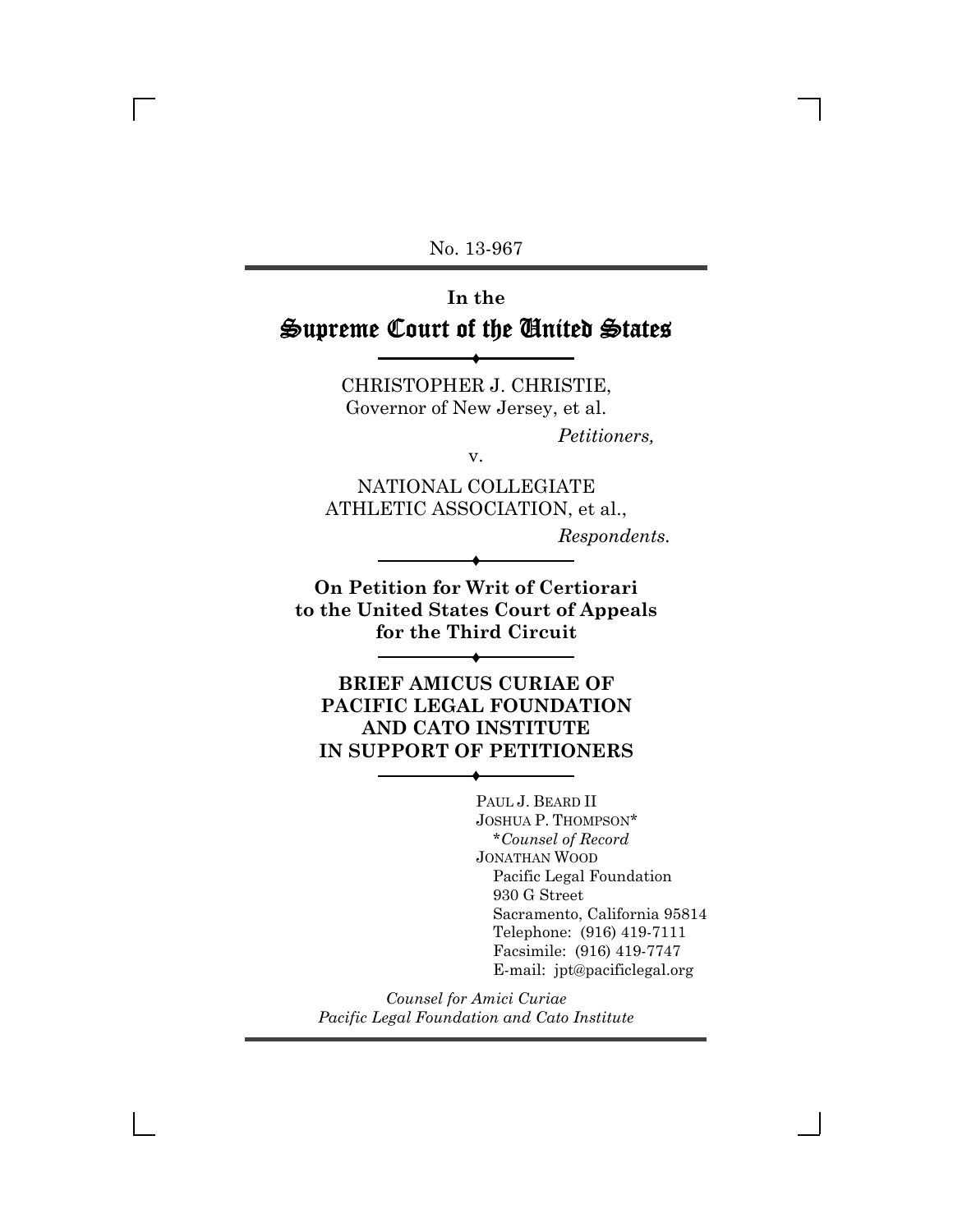#### **QUESTIONS PRESENTED**

Federal law does not directly prohibit sports wagering where it occurs in a State in which it is legal. But the Professional and Amateur Sports Protection Act (PASPA) makes it unlawful for a State, other than Nevada and several other exempted States, to "license" or "authorize" sports wagers. 28 U.S.C. § 3702.

The questions presented are:

 $\Box$ 

1. Does PASPA's prohibition on state licensing or authorization of sports wagering commandeer the regulatory authority of the States, in violation of the Tenth Amendment?

2. Does PASPA's discrimination in favor of Nevada and other exempted States violate the fundamental principle of equal sovereignty?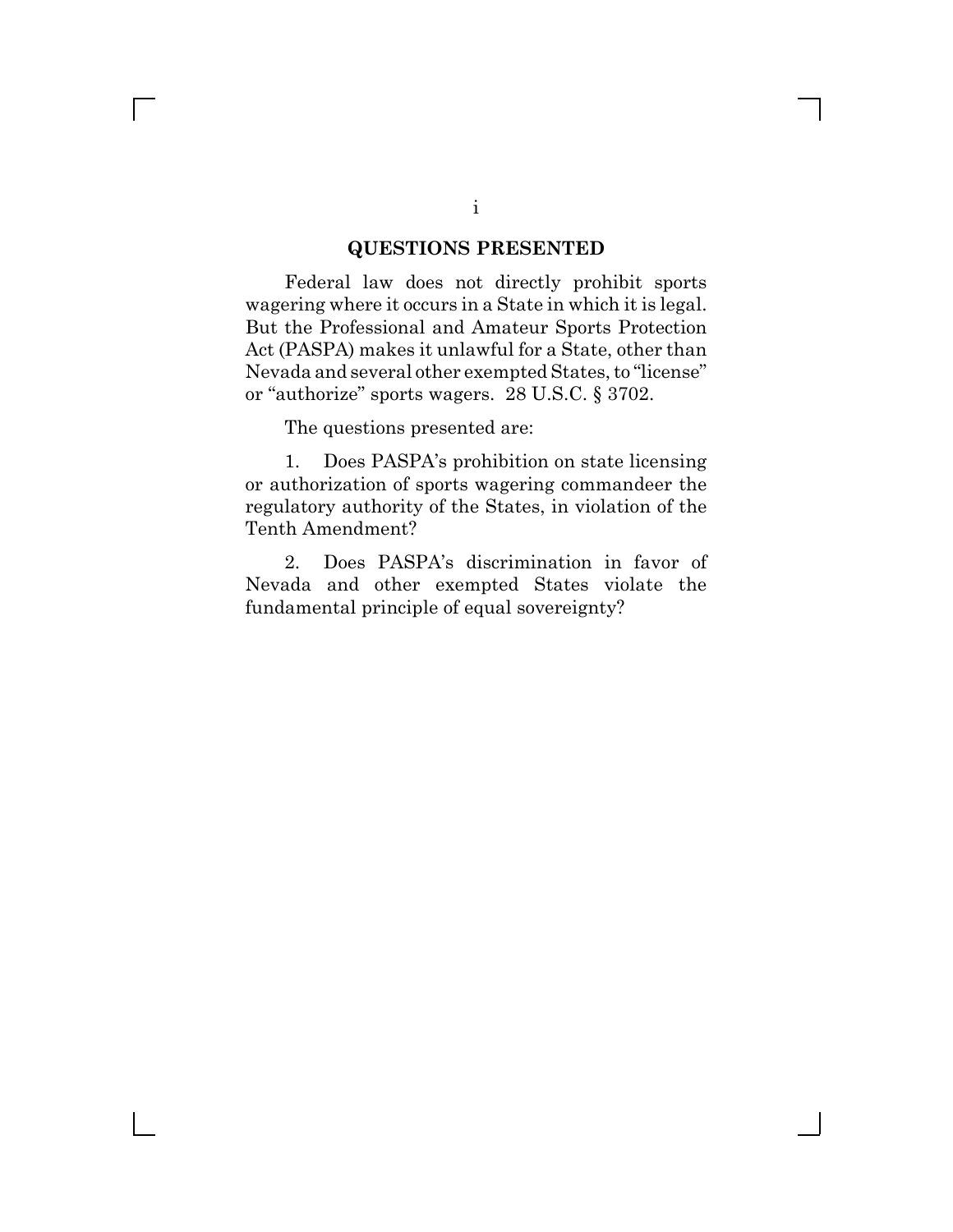## **TABLE OF CONTENTS**

| QUESTIONS PRESENTED                                                                                                                                                                                                                                                                                                |
|--------------------------------------------------------------------------------------------------------------------------------------------------------------------------------------------------------------------------------------------------------------------------------------------------------------------|
| TABLE OF AUTHORITIES  iii                                                                                                                                                                                                                                                                                          |
| INTEREST OF AMICI CURIAE  1                                                                                                                                                                                                                                                                                        |
| SUMMARY OF ARGUMENT $\ldots \ldots \ldots \ldots \ldots 2$                                                                                                                                                                                                                                                         |
| THE EXTENT OF<br>L.<br><b>CONGRESS'S COMMERCE CLAUSE</b><br>POWER TO DISCRIMINATE AMONG<br>THE STATES IS AN IMPORTANT<br><b>QUESTION OF FEDERAL LAW THAT</b><br>THIS COURT SHOULD RESOLVE  5<br>A. The Framers Understood the<br>Commerce Clause To Incorporate<br>the Equal Sovereignty Principle $\dots \dots 5$ |
| B. Applying the Equal Sovereignty<br>Principle to Commerce<br>Clause Legislation Furthers<br>Important Federalism Values  10                                                                                                                                                                                       |
| C. This Court Should Grant the<br>Petition To Give Congress and<br>the Lower Courts Guidance As<br>To Whether and How the Principle<br>of Equal Sovereignty Applies $\ldots \ldots \ldots 12$                                                                                                                      |
|                                                                                                                                                                                                                                                                                                                    |

 $\overline{\Gamma}$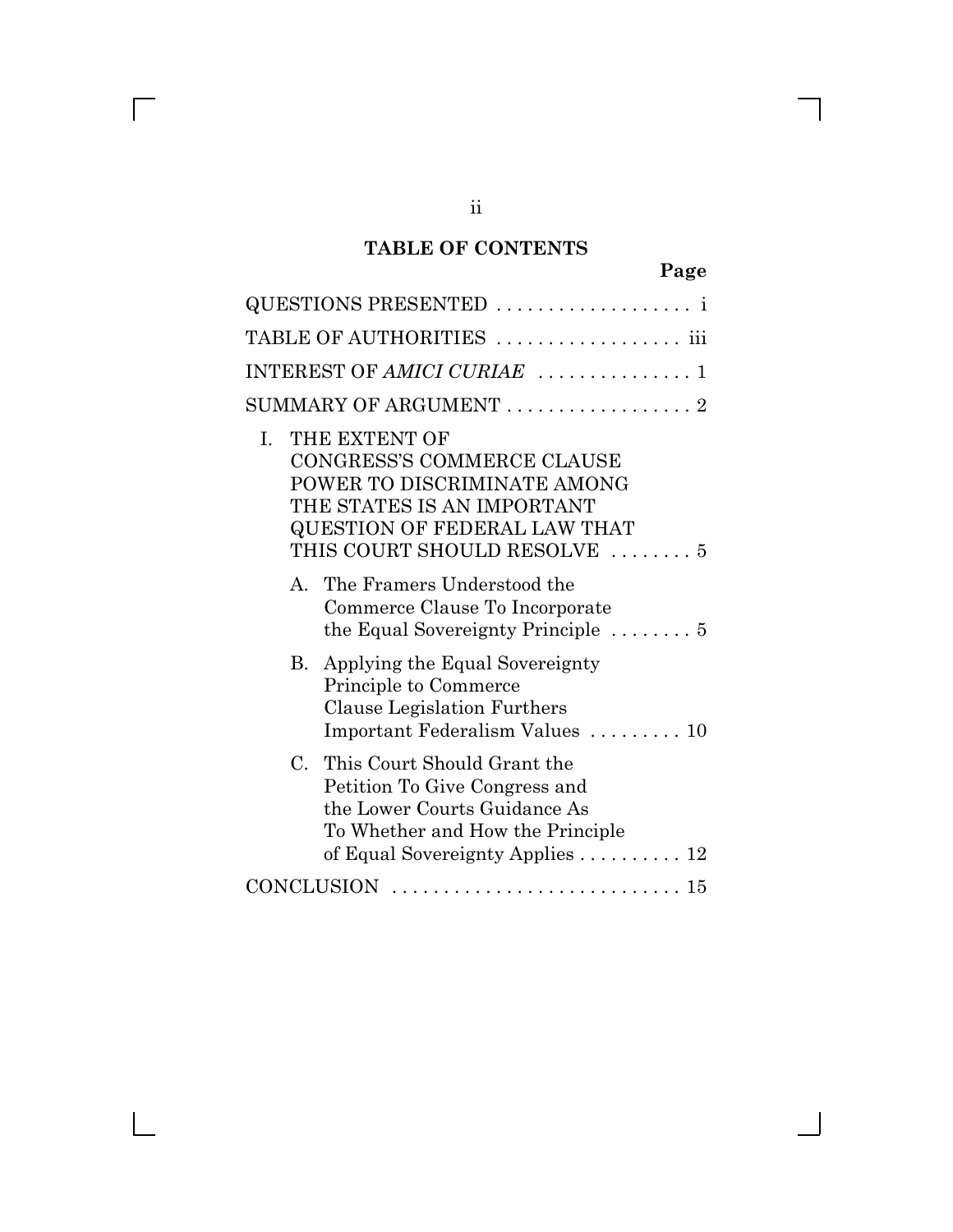## **TABLE OF AUTHORITIES**

## **Page**

# **Cases**

| Coyle v. Smith, 221 U.S. 559 (1911) $\ldots \ldots \ldots 15-16$                                                                  |
|-----------------------------------------------------------------------------------------------------------------------------------|
|                                                                                                                                   |
|                                                                                                                                   |
|                                                                                                                                   |
| Hodel v. Indiana, 452 U.S. 314 (1981)  10                                                                                         |
| James Clark Distilling Co. v. W. Md. Ry. Co.,                                                                                     |
| Knowlton v. Moore, 178 U.S. 41 (1900)  8-9                                                                                        |
| Motor Vehicle Mfrs. Ass'n of U.S., Inc. v.<br>New York State Dep't of Envtl. Conservation,<br>$17 F.3d 521 (2d Cir. 1994) \ldots$ |
| NCAA v. Christie,<br>730 F.3d 208 (3d Cir. 2013)  15                                                                              |
| New State Ice Co. v. Liebmann,                                                                                                    |
| <i>NFIB v. Sebelius,</i> 132 S. Ct. 2566 (2012) $\ldots \ldots \ldots$ 1                                                          |
| Nw. Austin Mun. Util. Dist. No. One v. Holder,                                                                                    |
| Sec'y of Agric. v. Cent. Roig Ref. Co.,                                                                                           |
| Shelby County, Ala. v. Holder,<br>133 S. Ct. 2612 (2013) 3-4, 9-14                                                                |
| <i>Smith v. Turner</i> , 48 U.S. (7 How.) 283 (1849) $\dots$ . 9                                                                  |

 $\overline{\Gamma}$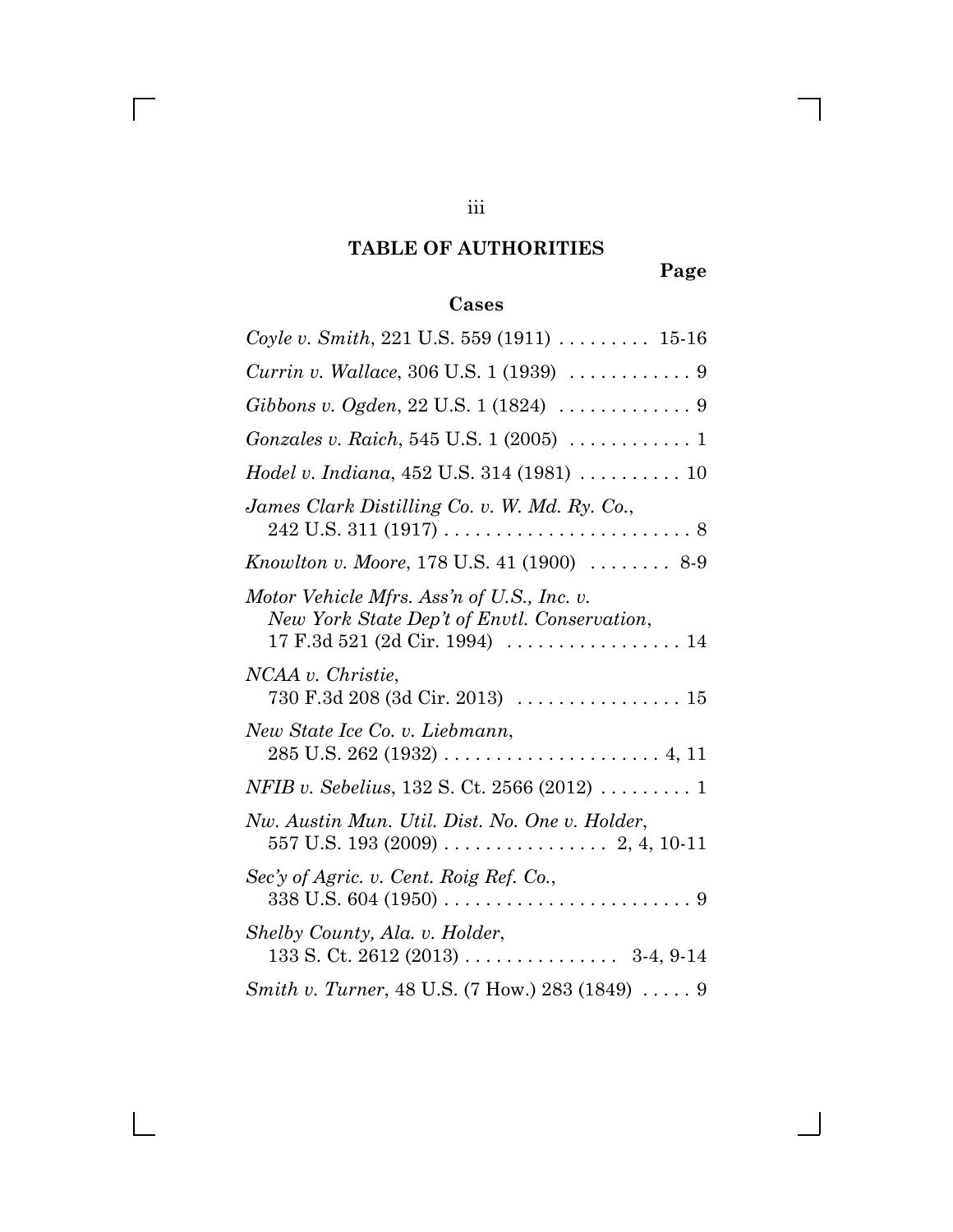| South Carolina v. Katzenbach,               |
|---------------------------------------------|
| United States v. Lopez,                     |
| United States v. Morrison,                  |
| United States v. Ptasynski,                 |
| Wilkerson v. Rahrer, 140 U.S. 545 (1891)  9 |

### **Constitution**

### **Federal Statutes**

| Controlled Substances Act, |
|----------------------------|
|                            |
|                            |
|                            |
|                            |
|                            |
|                            |

### **Rules of Court**

iv

 $\sqrt{2}$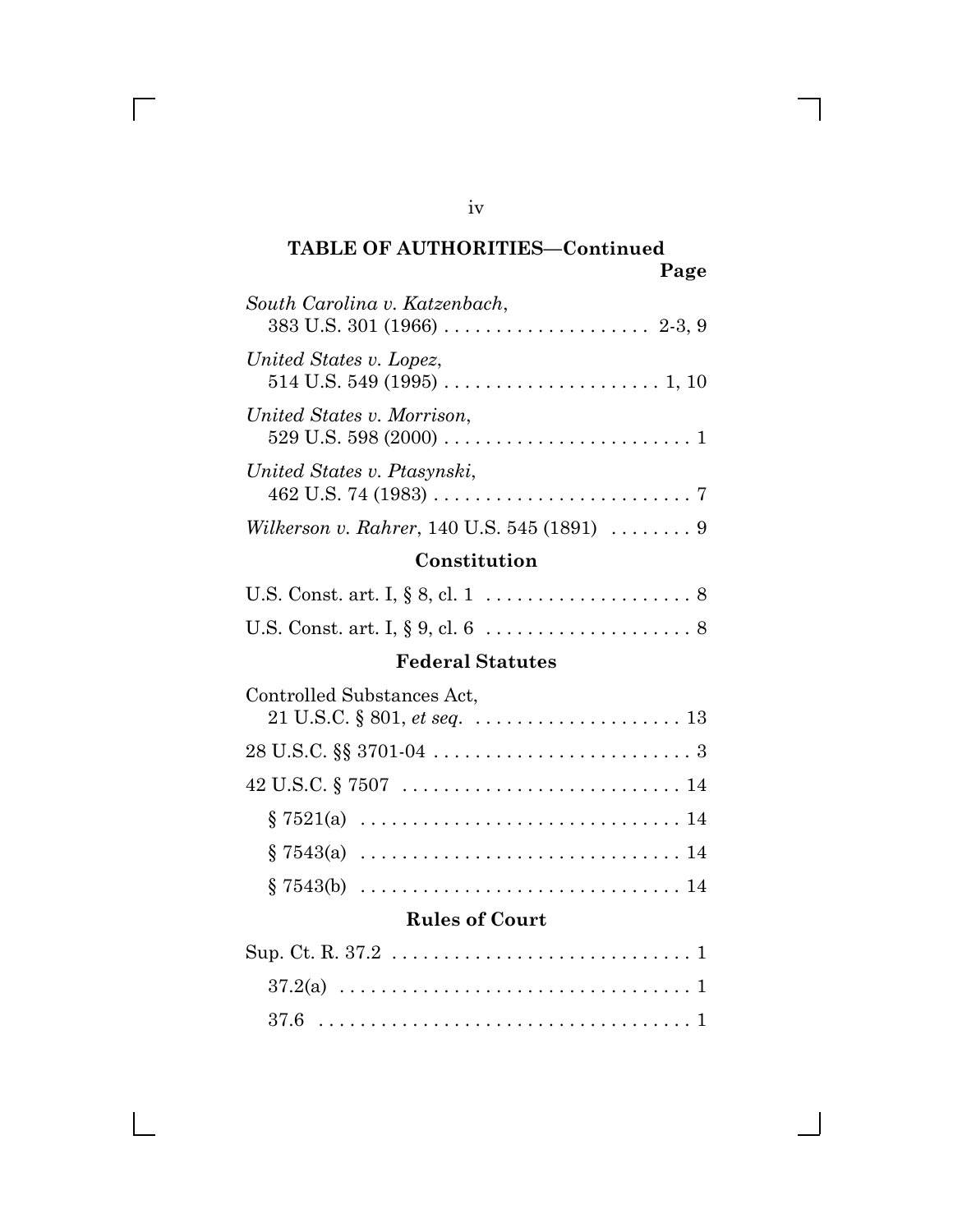# **Miscellaneous**

| Address of Luther Martin to the Maryland<br>Legislature (Nov. 29, 1787), reprinted in<br>3 M. Farrand, THE RECORDS OF<br>THE FEDERAL CONVENTION OF 1787<br>$(rev. ed. 1937) \ldots \ldots \ldots \ldots \ldots \ldots \ldots \ldots \ldots 7$ |
|-----------------------------------------------------------------------------------------------------------------------------------------------------------------------------------------------------------------------------------------------|
|                                                                                                                                                                                                                                               |
| Carey, W. Dane, Two Lessons of<br>Anticommandeering: The Preemptive<br>Significance of the Professional<br>and Amateur Sports Protection Act,<br>11 Willamette Sports L.J. 1 $(2013)$ 4, 12-13                                                |
| Colby, Thomas B., Revitalizing the Forgotten<br>Uniformity Constraint on the Commerce Power,                                                                                                                                                  |
| 3 Debates on the Adoption of the<br><i>Federal Constitution</i> (Ayer Co. 1987)<br>(Jonathan Elliot ed., 1888) $\ldots \ldots \ldots \ldots \ldots \ldots$                                                                                    |
| Eastman, John C., Restoring the<br>"General" to the General Welfare Clause,<br>4 Chap. L. Rev. 63 (2001) $\ldots \ldots \ldots \ldots \ldots \ldots 10$                                                                                       |
| <i>The Federalist</i><br>(Clinton Rossiter ed., 1961)  2, 4, 6-7, 10                                                                                                                                                                          |
| Lund, Nelson, The Uniformity Clause,<br>51 U. Chi. L. Rev. 1193 (1984) $\ldots \ldots \ldots \ldots$ 6-7                                                                                                                                      |

v

 $\overline{\Gamma}$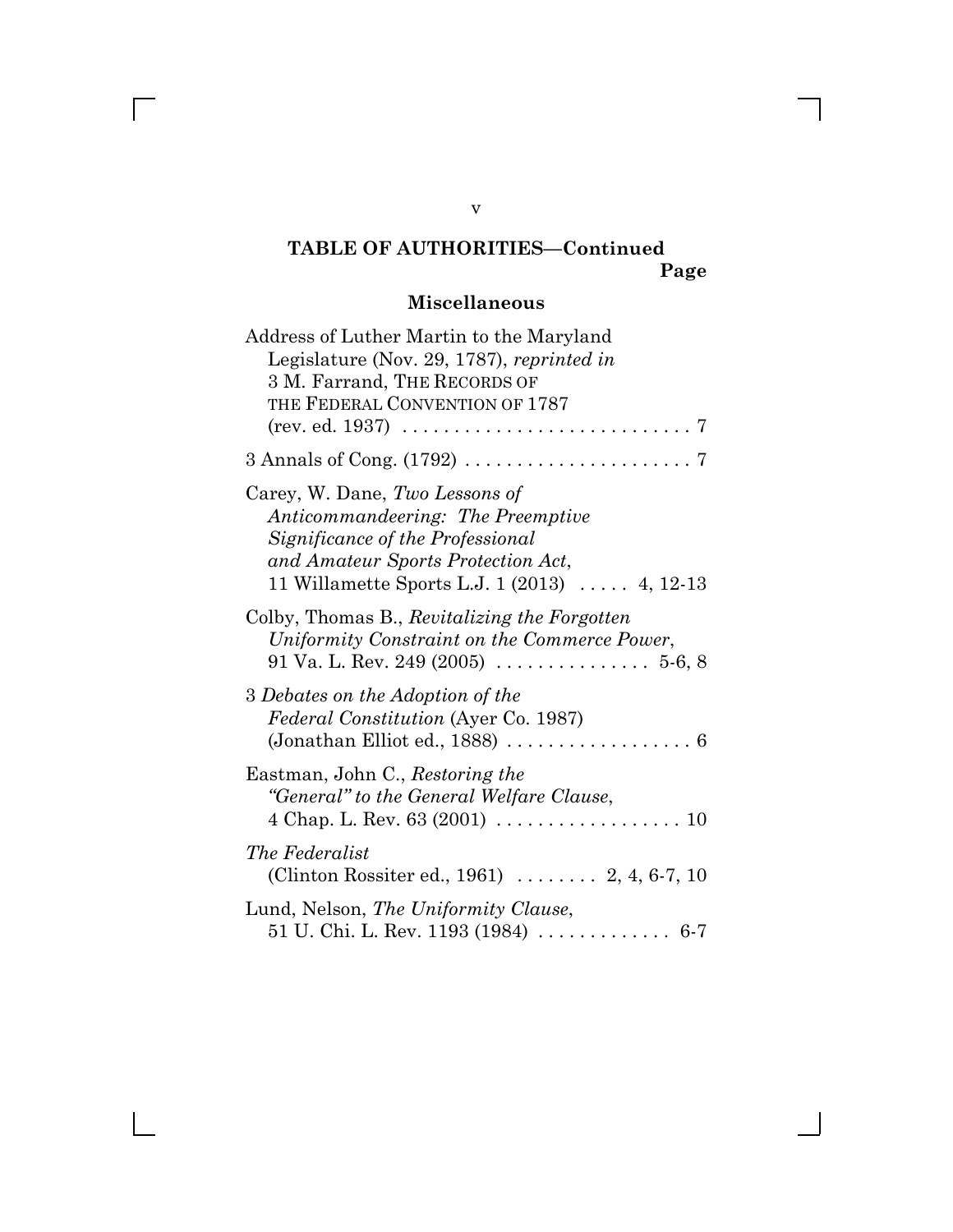| Malagrino, Dylan Oliver, Off the Board:<br>NCAA v. Christie Challenges Congress<br>to "Move the Line" on the Professional<br>and Amateur Sports Protection Act,                                                                                                                                              |
|--------------------------------------------------------------------------------------------------------------------------------------------------------------------------------------------------------------------------------------------------------------------------------------------------------------|
| Mikos, Robert A., On the Limits<br>of Supremacy: When States Relax<br>(or Abandon) Marijuana Bans,<br>Cato Policy Analysis No. 714 (2012),<br><i>available at http://object.cato.org/sites</i><br>/cato.org/files/pubs/pdf/PA714.pdf<br>(last visited Mar. 12, 2014) $\ldots \ldots \ldots \ldots \ldots 13$ |
| Nagle, John Copeland, Site-Specific Laws,<br>88 Notre Dame L. Rev. 2167 (2013)  8                                                                                                                                                                                                                            |
| Shur, Steven L., <i>Police Blockade</i> :<br>How the Revitalization of the<br>Tenth Amendment Could Pave the Way<br>to Legalized Sports Betting in New Jersey,<br>10 Rutgers J.L. & Pub. Pol'y 99 $(2013)$ 13                                                                                                |
| Skinner, Thomas L., III, The Pendulum<br>Swings: Commerce Clause and Tenth<br>Amendment Challenges to PASPA,<br>2 UNLV Gaming L.J. 311 (2011)  6, 8                                                                                                                                                          |
| 1 Story, Joseph, Commentaries on<br><i>the Constitution of the United States</i><br>(Thomas Cooley ed. 1873) 7, 16                                                                                                                                                                                           |

### vi

 $\overline{\Gamma}$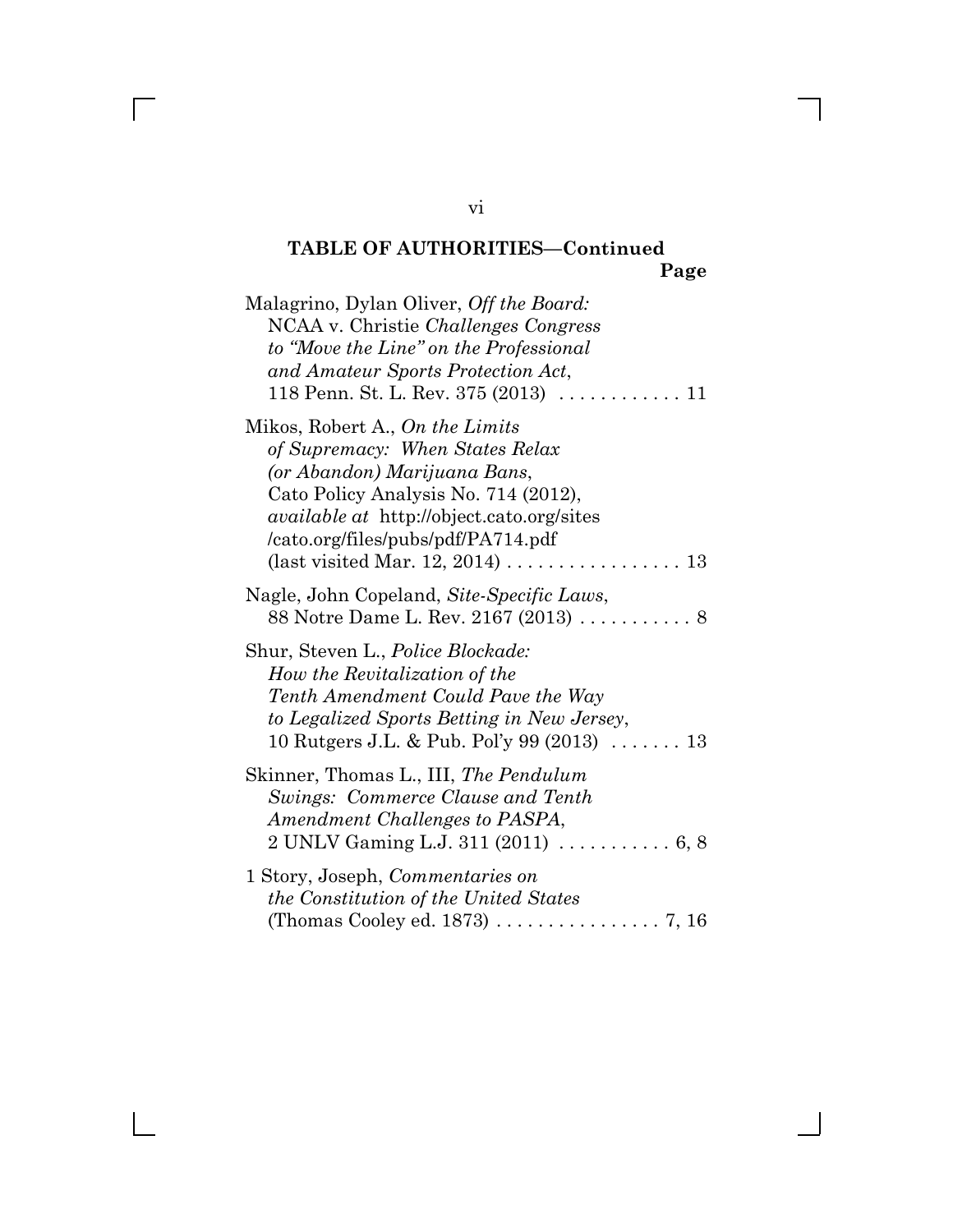Tamasitis, John G., *"Things Have Changed in the South": How Preclearance of South Carolina's Voter Photo ID Law Demonstrates That Section 5 of the Voting Rights Act Is No Longer a Constitutional Remedy*, 64 S.C. L. Rev. 959 (2013) . . . . . . . . . . . . . . . . . 14

vii

 $\Box$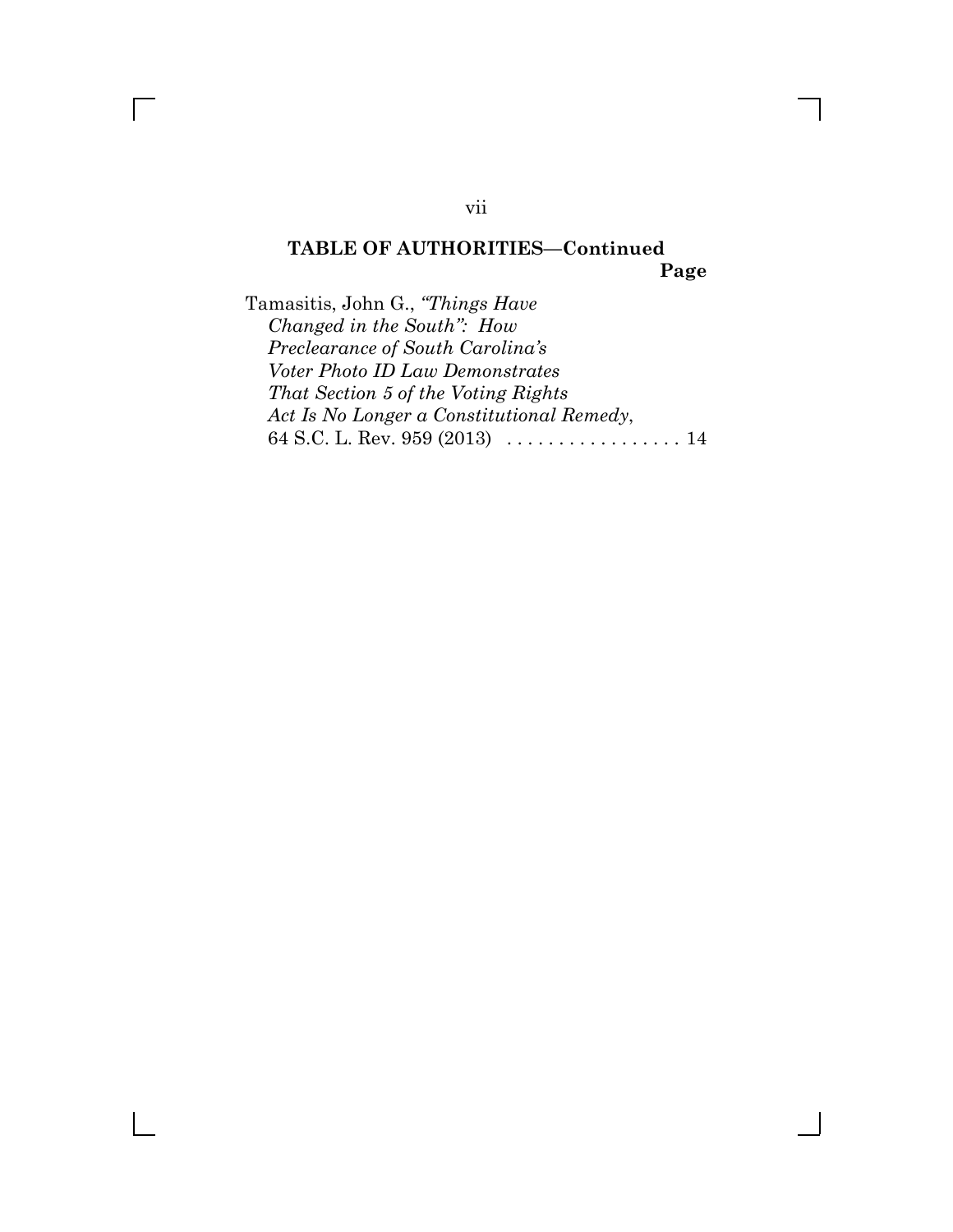#### **INTEREST OF** *AMICI CURIAE*

Pursuant to Supreme Court Rule 37.2, Pacific Legal Foundation (PLF) and Cato Institute (Cato) respectfully submit this brief *amicus curiae*, in support of Governor Christopher J. Christie, et al. (New Jersey). $<sup>1</sup>$ </sup>

PLF was founded in 1973 and is widely recognized as the largest and most experienced nonprofit legal foundation of its kind. PLF has participated in numerous cases before this Court both as counsel for parties and as amicus curiae. PLF attorneys litigate matters affecting the public interest at all levels of state and federal courts and represent the views of thousands of supporters nationwide who believe in limited government. PLF attorneys have participated in numerous federalism cases in this Court, including *NFIB v. Sebelius*, 132 S. Ct. 2566 (2012), *Gonzales v. Raich*, 545 U.S. 1 (2005), *United States v. Morrison*, 529 U.S. 598 (2000), *United States v. Lopez*, 514 U.S. 549 (1995). Because of its history and experience on these issues, PLF believes that its perspective will aid this Court in considering New Jersey's petition.

<sup>&</sup>lt;sup>1</sup> Pursuant to this Court's Rule 37.2(a), all parties have consented to the filing of this brief. Counsel of record for all parties received notice at least 10 days prior to the due date of the Amici Curiae's intention to file this brief. Letters evidencing such consent have been filed with the Clerk of the Court.

Pursuant to Rule 37.6, Amici Curiae affirm that no counsel for any party authored this brief in whole or in part, and no counsel or party made a monetary contribution intended to fund the preparation or submission of this brief. No person other than Amici Curiae, their members, or their counsel made a monetary contribution to its preparation or submission.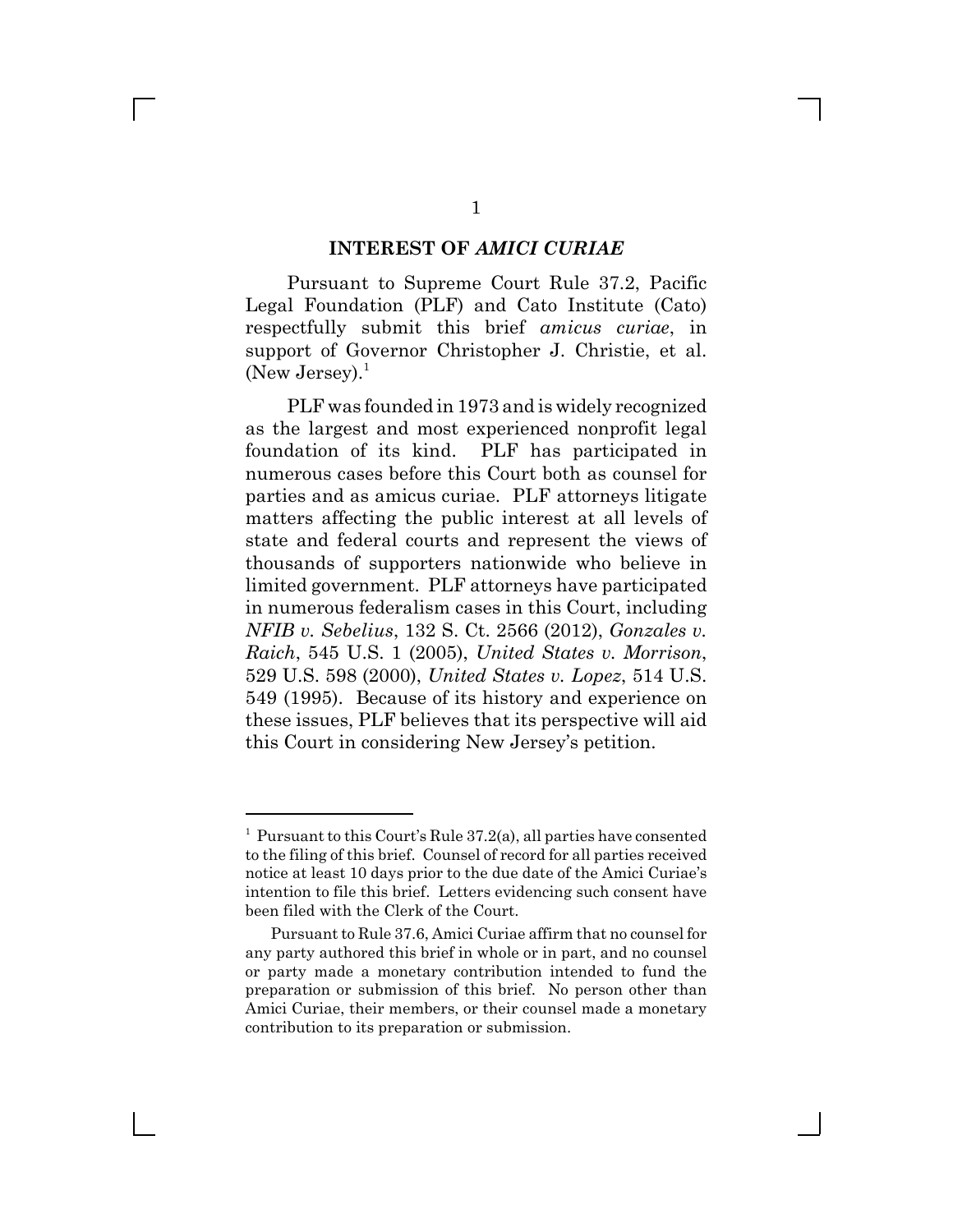Cato was established in 1977 as a nonpartisan public policy research foundation dedicated to advancing the principles of individual liberty, free markets, and limited government. Cato's Center for Constitutional Studies was established in 1989 to help restore the principles of limited constitutional government that are the foundation of liberty. Toward those ends, Cato publishes books and studies, conducts conferences, publishes the annual *Cato Supreme Court Review*, and files *amicus* briefs. This case is of central concern to Cato because it implicates the basic principles of federalism as a safeguard for liberty.

#### **SUMMARY OF ARGUMENT**

The Constitution's federalist structure ensures a careful balance of power where states retain considerable sovereignty, while still subject to the overarching authority of the national government. *See*, *e.g.*, *The Federalist* No. 62 (Madison) (the Constitution creates a system where every state has an equal share in government); *The Federalist* No. 45 (Madison) (state governments "may be regarded as constituent and essential parts of the federal government"). Thus, in our constitutional structure, no state may be treated differently from any other state absent compelling circumstances. *See Nw. Austin Mun. Util. Dist. No. One v. Holder*, 557 U.S. 193, 203 (2009) (*NAMUDNO*). In the recent Voting Rights Act cases, this Court reaffirmed states' equal sovereignty, which previously had been limited to the admission of new states. *See South Carolina v. Katzenbach*, 383 U.S. 301, 328-29 (1966).

New Jersey's petition for a writ of certiorari raises an important constitutional issue: whether the principle of equal sovereignty, recently reaffirmed by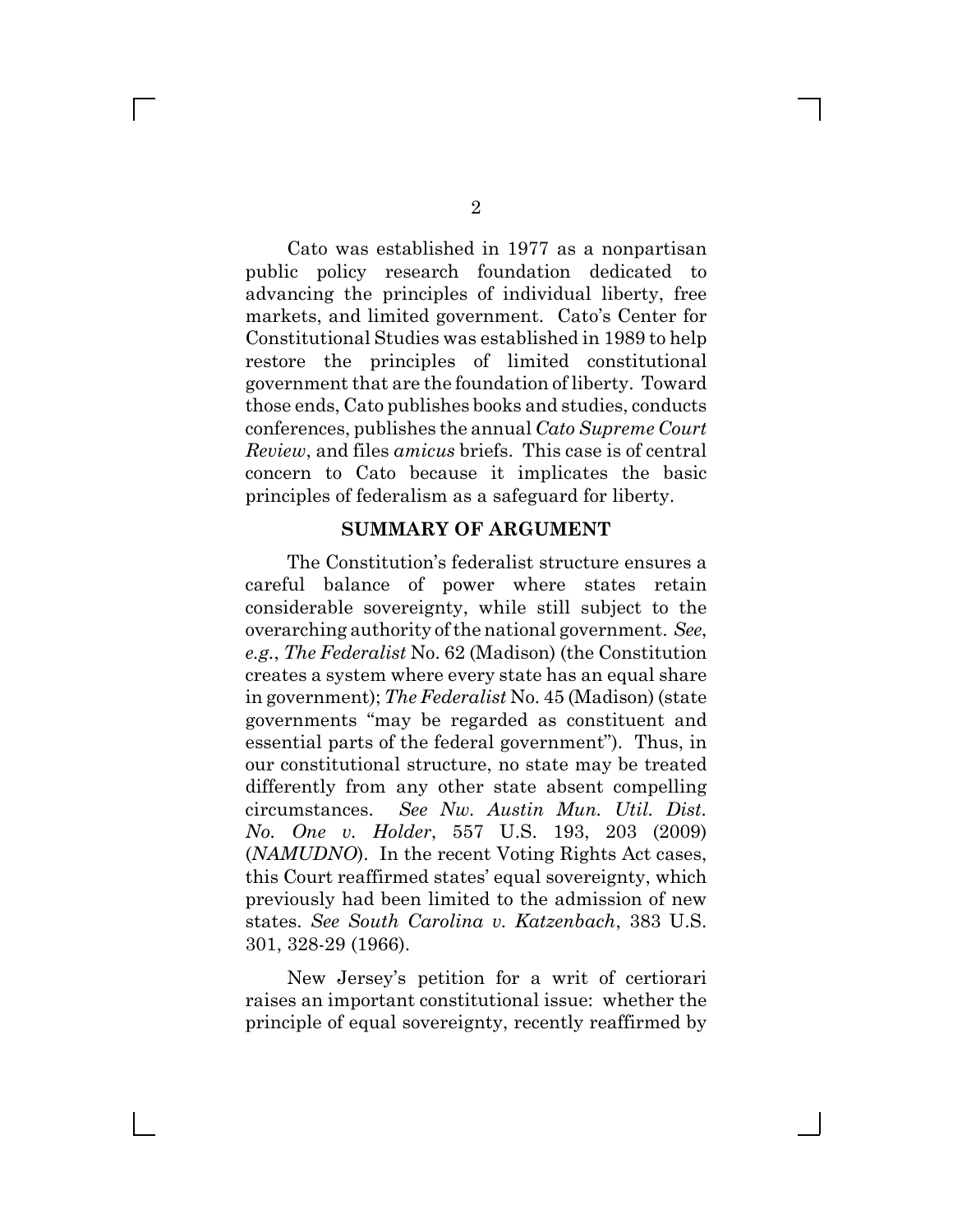this Court in *Shelby County, Ala. v. Holder*, 133 S. Ct. 2612 (2013), applies to legislation passed pursuant to Congress's Commerce Clause power. The principle of equal sovereignty is an important aspect of federalism that requires the federal government to respect the equal dignity of the states by regulating them on equal terms. *See id.* at 2622. Congress may depart from equal treatment only when the disparate treatment is "sufficiently related" to the issue addressed by the legislation. *See id.*; *Katzenbach*, 383 U.S. 301.

Here, purportedly exercising its Commerce Clause power, the federal government prohibited most states from authorizing or licensing sports-gambling, but allows three states to permit it. Professional and Amateur Sports Protection Act, 28 U.S.C. §§ 3701-04. This is not a case where a rule of general application has disparate effects in different states—for example, a facially nondiscriminatory law regulating banking has greater impact in New York than Wyoming simply by virtue of New York's larger banking system. Rather, PASPA directly regulates how states exercise their sovereign power on unequal terms. It forbids most states from legalizing or licensing sports gambling but grants an exclusive privilege to Nevada to continue doing so, in addition to more limited exemptions for Delaware and Oregon. *See id.*

Whether the principle of equal sovereignty applies to Commerce Clause legislation is an important question of federal law that this Court should resolve. As Justice Ginsburg recognized in her *Shelby County* dissent, statutes enacted under congressional powers other than the Fifteenth Amendment, most notably statutes enacted pursuant to the Commerce Clause, raise "equal sovereignty" issues. 133 S. Ct. at 2649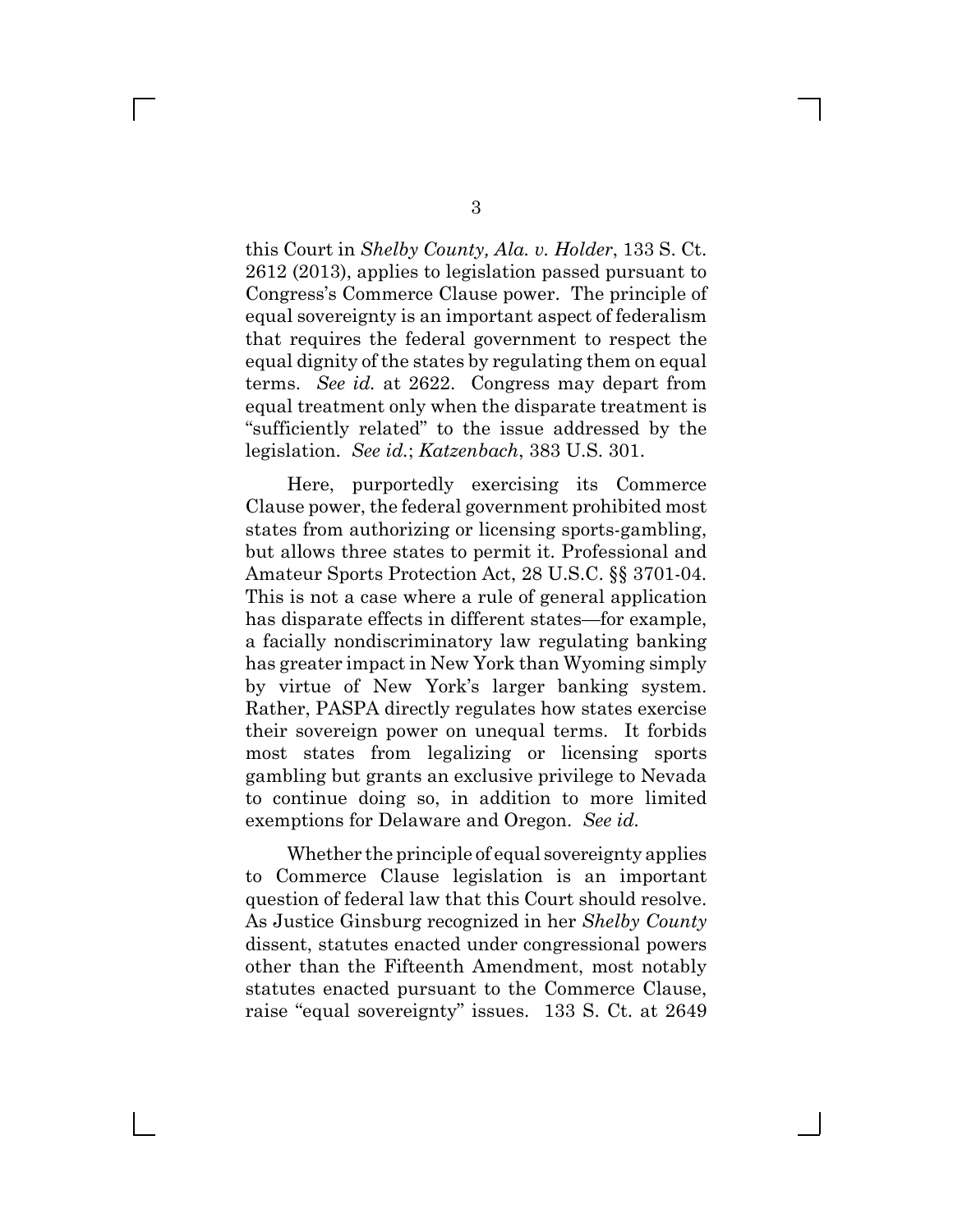(Ginsburg, J., dissenting) (questioning whether the majority's decision rendered PASPA and other laws unconstitutional). Evidence from the founding and this Court's precedents until the early twentieth century support the extension of this principle to Commerce Clause legislation. Yet, some of this Court's cases construed this principle narrowly—limiting it only to the introduction of new states. *NAMUDNO* and *Shelby County* rejected this understanding but did not explain whether the principle had been fully restored. *See Shelby County*, 132 S. Ct. at 2622.

Federalism principles also counsel strongly in favor of granting New Jersey's petition. States are better positioned to craft state-specific solutions to local concerns, thereby serving as laboratories for novel policies. *Cf. New State Ice Co. v. Liebmann*, 285 U.S. 262, 311 (1932) (Brandeis, J. dissenting). Further, government closest to the people has superior knowledge of local conditions and is more responsive to the people affected. *See The Federalist* No. 10 (Madison) (explaining that "the great and aggregate interests" are entrusted to Congress, while "the local and particular to the State legislatures"). State control over local issues also avoids confusion among the voters over which level of government—and which set of elected officials—should be held accountable for policy decisions. *See* W. Dane Carey, *Two Lessons of Anticommandeering: The Preemptive Significance of the Professional and Amateur Sports Protection Act*, 11 Willamette Sports L.J. 1, 10 (2013) (citing PASPA as example of the accountability problem). Congress's unchecked Commerce Clause power to discriminate among the states would undermine these federalism policies.

 $\Box$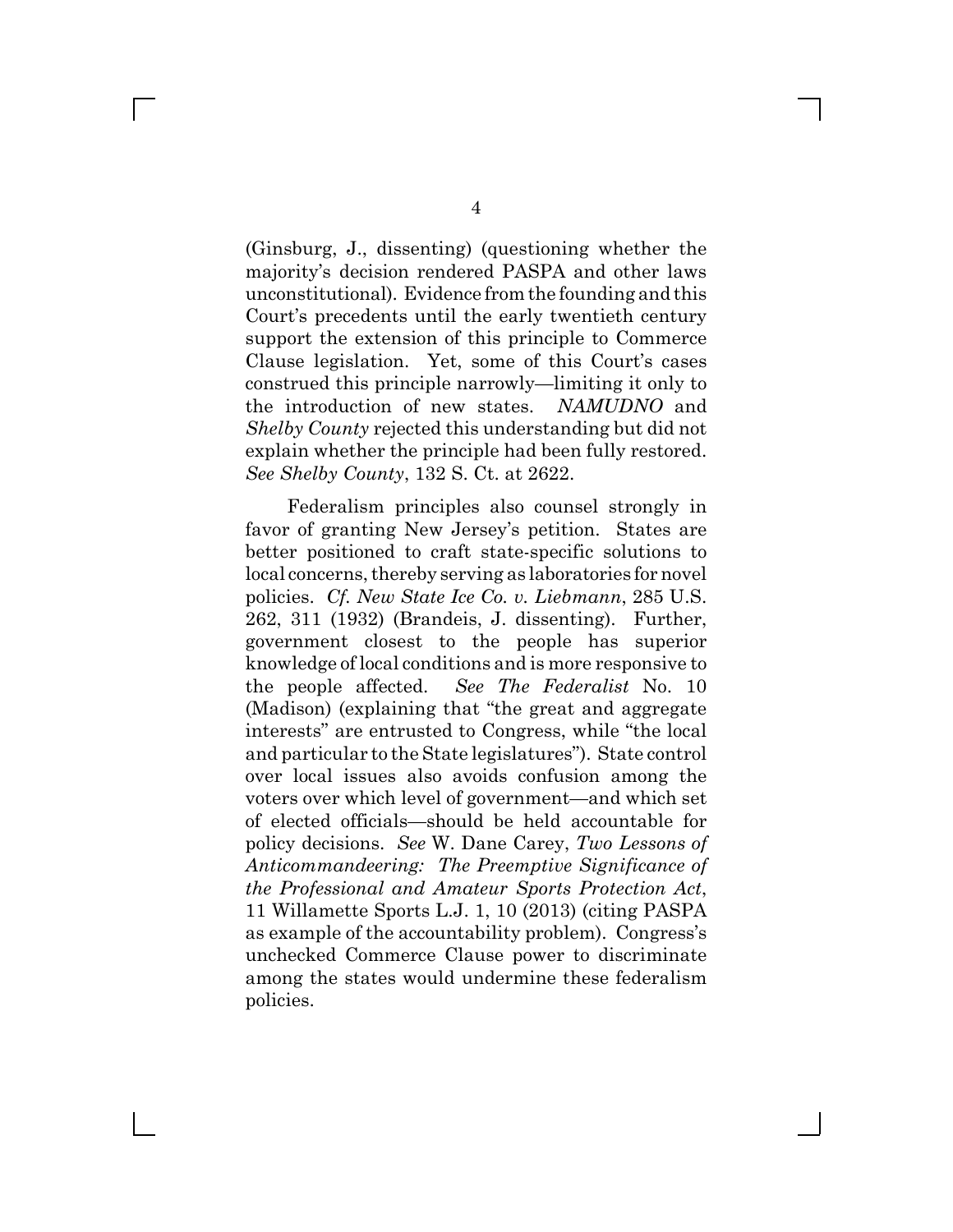Finally, it is important to provide guidance on the scope and application of the principle of equal sovereignty both to Congress (as it considers updating the Voting Rights Act) and to the lower courts (as they consider other laws that raise equal sovereignty issues).

The petition should be granted.

 $\mathbf{L}$ 

**I**

#### **THE EXTENT OF CONGRESS'S COMMERCE CLAUSE POWER TO DISCRIMINATE AMONG THE STATES IS AN IMPORTANT QUESTION OF FEDERAL LAW THAT THIS COURT SHOULD RESOLVE**

#### **A. The Framers Understood the Commerce Clause To Incorporate the Equal Sovereignty Principle**

The historical account of the Constitutional Convention demonstrates that the Framers intended for Congress to tax and regulate citizens in the individual states on equal terms. As Professor Thomas B. Colby explains, the Framers "maintained as perhaps *their single most pressing goal* the need to effectuate the Madisonian proposal by vesting Congress with the power to enact regulations and duties governing interstate commerce, *so long as those regulations and duties were uniform throughout the United States*." Thomas B. Colby, *Revitalizing the Forgotten Uniformity Constraint on the Commerce Power*, 91 Va. L. Rev. 249, 273 (2005) (emphasis added). And, with the final draft of Congress's Article I powers, the Framers believed that they had succeeded: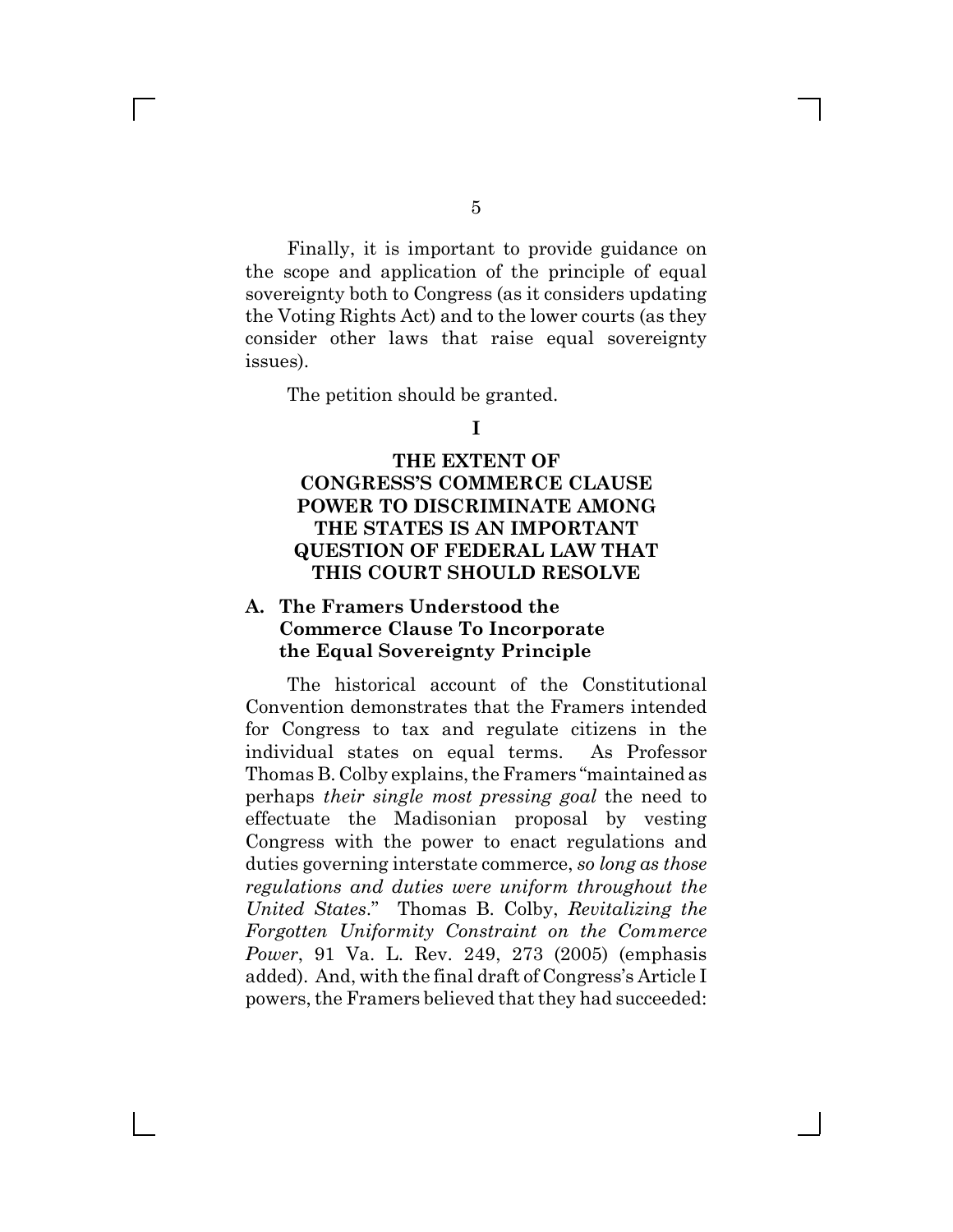[I]n the minds of the Framers, the total effect of the Uniformity Clause, the Commerce Clause, and the Port Preference Clause was to effectuate fully Madison's proposal—to empower Congress to enact regulations governing, and to impose duties upon, commerce, as long as those regulations and duties were uniform throughout the United States.

*Id.* at 283; *see also* Thomas L. Skinner III, *The Pendulum Swings: Commerce Clause and Tenth Amendment Challenges to PASPA*, 2 UNLV Gaming L.J. 311, 329-36 (2011) (The Committee of Detail, charged with writing the Constitution, incorporated equal treatment out of a concern that Congress would use its Commerce Clause power to disadvantage politically weaker states); Nelson Lund, *The Uniformity Clause*, 51 U. Chi. L. Rev. 1193, 1212 (1984) (Congress' power to regulate commerce was intended to establish uniform rules for shipping and to preempt state laws that interfered with free trade.).

The ratification of the Constitution and early experience under it are rife with evidence that the Commerce Clause power did not allow regulations inconsistent with the equal sovereignty principle. *See* Colby, *supra*, at 284-88; 3 *Debates on the Adoption of the Federal Constitution* 260 (Ayer Co. 1987) (Jonathan Elliot ed., 1888) (Madison's statement in the Virginia Convention that the "power for the regulation of commerce" will allow for needed "uniform regulations"); *The Federalist* No. 53 (Madison) (the Commerce Clause was intended to allow trade to be regulated by uniform laws rather than many inconsistent state laws). Experience under the Articles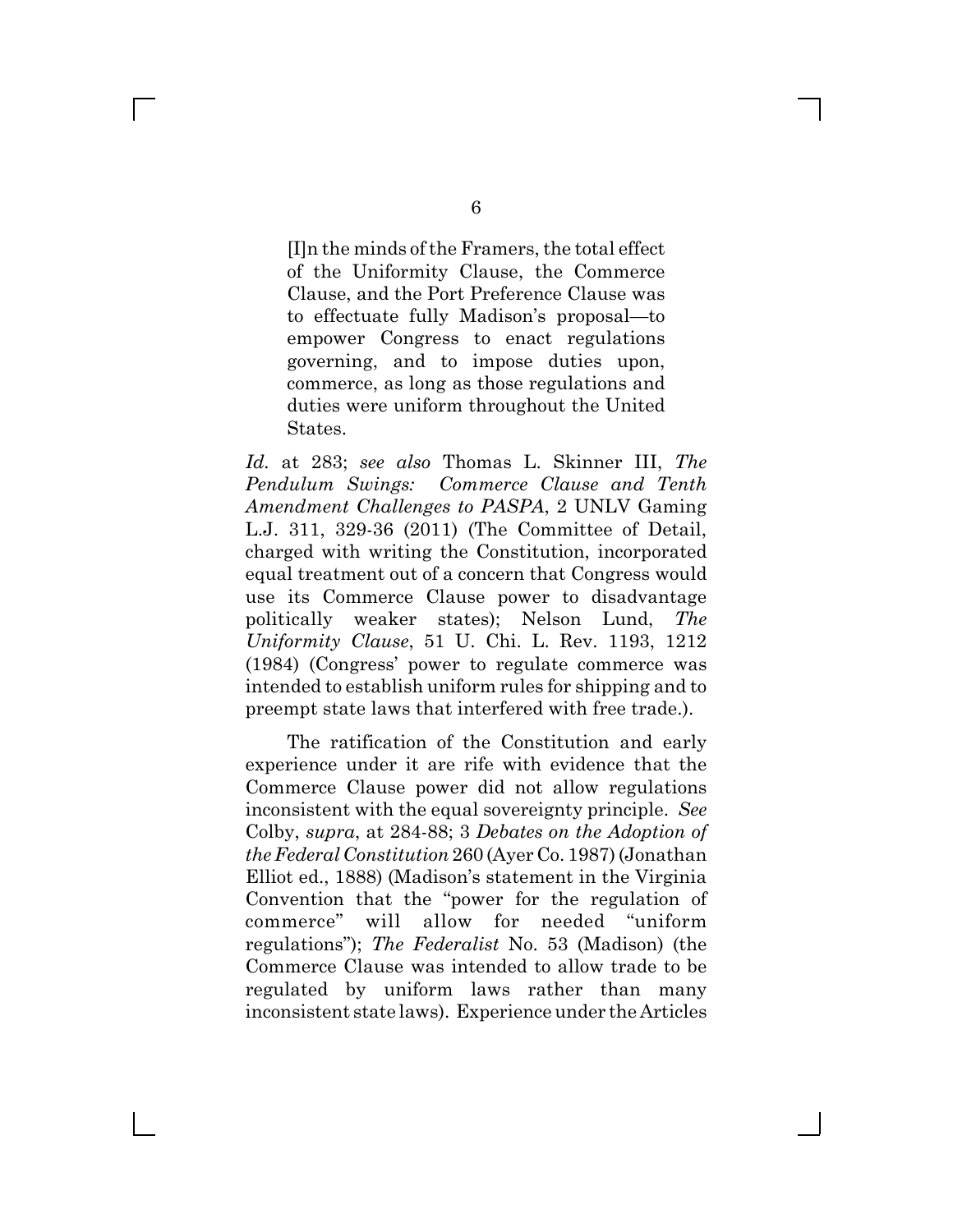of Confederation demonstrated to the Founders that the federal government needed the power to craft a single, national commercial policy. *See The Federalist* No. 42 (Madison). But, at the same time, they were concerned that this power could be abused to benefit some states at the expense of others. In his *Commentaries*, Justice Story explained that the Founders were concerned that

[t]he agriculture, commerce, or employments of one State might be built up on the ruins of those of another, and a combination of a few States in Congress might secure a monopoly of certain branches of trade and business to themselves, to the injury, if not to the destruction, of their less favored neighbors.

1 Joseph Story, *Commentaries on the Constitution of the United States* § 957 (Thomas Cooley ed. 1873); *see United States v. Ptasynski*, 462 U.S. 74, 81-82 (1983) (discussing the Uniformity Clause); *see also* Lund, *supra*, at 1211-12 (explaining that discrimination amongst the states was one of the concerns of "faction" discussed in *The Federalist* No. 10). 3 Annals of Cong. 378-79 (1792) (remarks of Hugh Williamson regarding the Founders concern that Congress might use its power to impose unequal burdens on the states); Address of Luther Martin to the Maryland Legislature (Nov. 29, 1787), *reprinted in* 3 M. Farrand, THE RECORDS OF THE FEDERAL CONVENTION OF 1787 205 (rev. ed. 1937) (arguing that Congress should also be forbidden from imposing taxes on the states that have disparate effects, even if facially uniform). This risk threatened the Founders' vision to unify the young nation.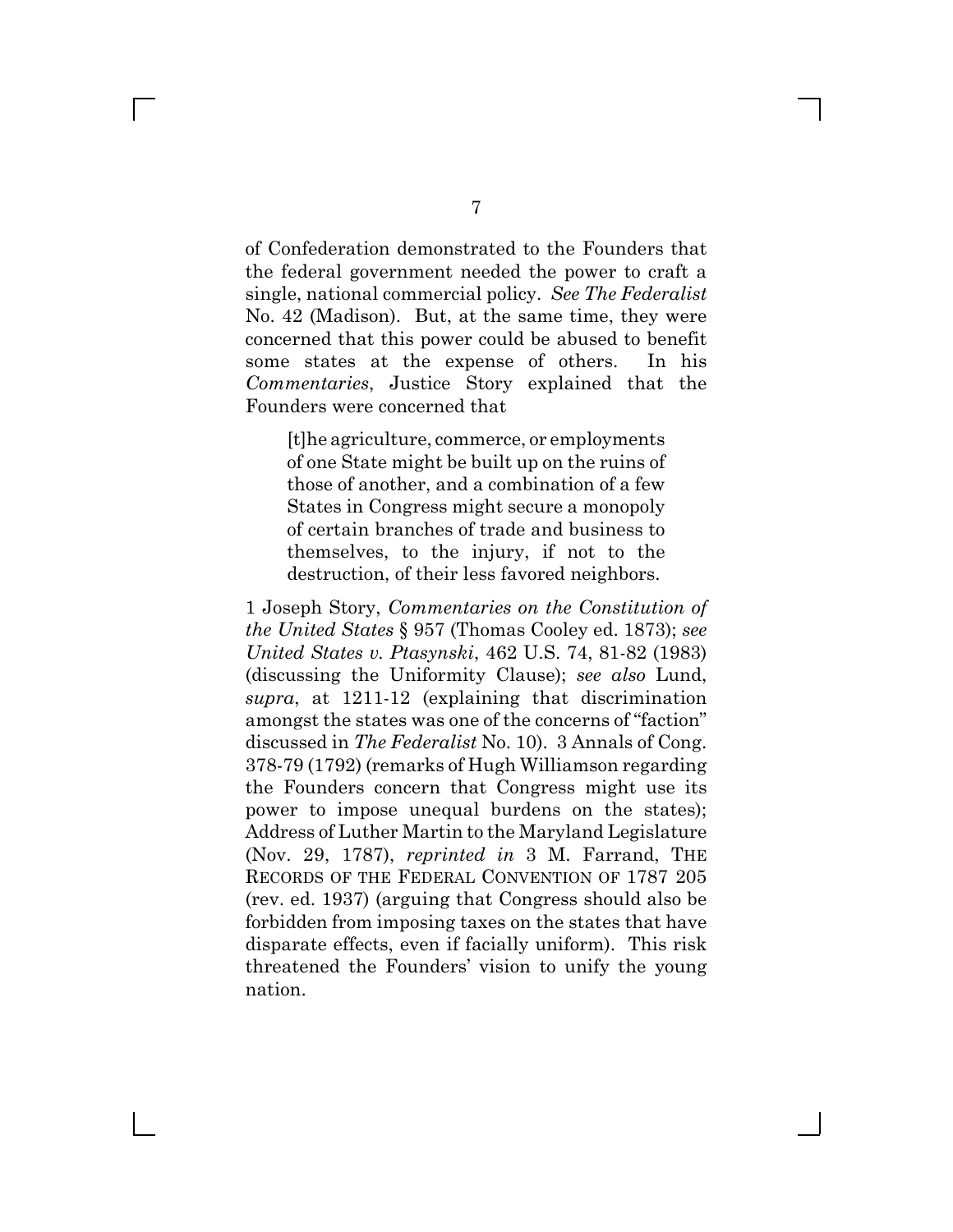The text of the Constitution recognized this requirement because the Commerce Clause was originally held to be limited to taxing and spending, and the regulation of shipping and navigation. *See* Colby, *supra*, at 283-84 (explaining this limited understanding of the Commerce Clause), *see also* John Copeland Nagle, *Site-Specific Laws*, 88 Notre Dame L. Rev. 2167, 2172-73 (2013) (site-specific laws are "constitutionally suspect, contrary to the value of uniformity, prone to capture by special interests, tainted by flawed procedures, and precedent for undesirable future laws"). The Constitution expressly forbids Congress from treating the states on unequal terms when exercising either of these powers. *See* U.S. Const. art. I, § 8, cl. 1 ("[A]ll Duties, Imposts and Excises shall be uniform throughout the United States."); U.S. Const. art. I, § 9, cl. 6 ("No Preference shall be given by any Regulation of Commerce or Revenue to the Ports of one State over those of another.").

The Court enforced this equal treatment limitation in the Commerce Clause until the early twentieth century. *See James Clark Distilling Co. v. W. Md. Ry. Co.*, 242 U.S. 311, 326-27  $(1917)^2$ (upholding a regulation of the interstate shipment of liquor as uniform); *Knowlton v. Moore*, 178 U.S. 41,

L

<sup>&</sup>lt;sup>2</sup> After upholding the challenged regulation as consistent with this required uniformity, the Court went on to consider whether it was unconstitutional because it had a disparate effect on different states. *See James Clark Distilling Co.*, 242 U.S. at 327. It was in this context that the Court explained that there is no requirement that Commerce Clause regulation be uniform— *i.e.* that it have the same impact on every state. *See id.* As Colby, *supra*, at 299, and Skinner, *supra*, at 335, have explained, this part of the opinion, if taken out of context, overstate the Court's holding.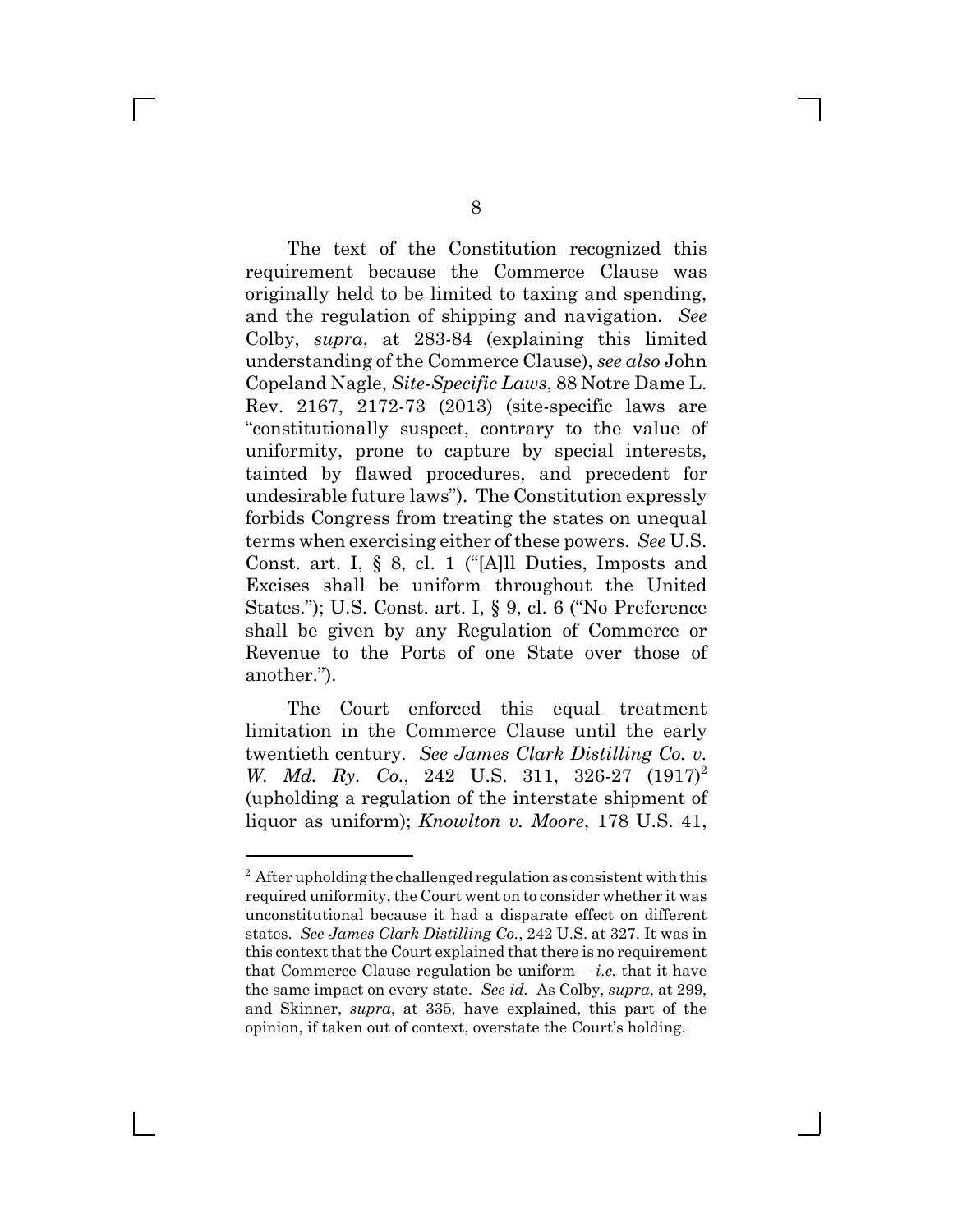101-02 (1900) (explaining that the Uniformity, Port, and Commerce Clauses worked together to implement Madison's vision of a prohibition against discrimination amongst the states under the Commerce Clause); *Wilkerson v. Rahrer*, 140 U.S. 545, 561 (1891) (upholding a federal law that allowed variation in state law as uniform despite varying effects in different states); *Smith v. Turner*, 48 U.S. (7 How.) 283, 311, 386 (1849) (reporting the arguments of both sides as endorsing the noncontroversial proposition that regulation of commerce "must be uniform throughout the nation"); *Gibbons v. Ogden*, 22 U.S. 1, 177-78 (1824) (reporting the Attorney-General interpretation of "regulate" in the Commerce Clause as "necessarily implies uniformity" and that the Commerce Clause must be understood as if it read "uniformly regulate").

Despite this historical evidence and long-standing recognition that Congress cannot discriminate amongst the states under the Commerce Clause, this Court has ruled in other cases that the principle of equal treatment applies only to the admission of new states. *See Katzenbach*, 383 U.S. at 328-29, *abrogated by Shelby County*, 133 S. Ct. 2612 ("The doctrine of the equality of States . . . applies *only* to the terms upon which States are admitted to the Union, and not to the remedies for local evils which have subsequently appeared.") (emphasis added); *see also Currin v. Wallace*, 306 U.S. 1, 13-14 (1939) (rejecting a "uniformity" requirement for Commerce Clause legislation, but in the context of a challenge to a statute setting out a general standard with disparate effects rather than subjecting states to unequal treatment); *Sec'y of Agric. v. Cent. Roig Ref. Co.*, 338 U.S. 604, 616 (1950) (denying any uniformity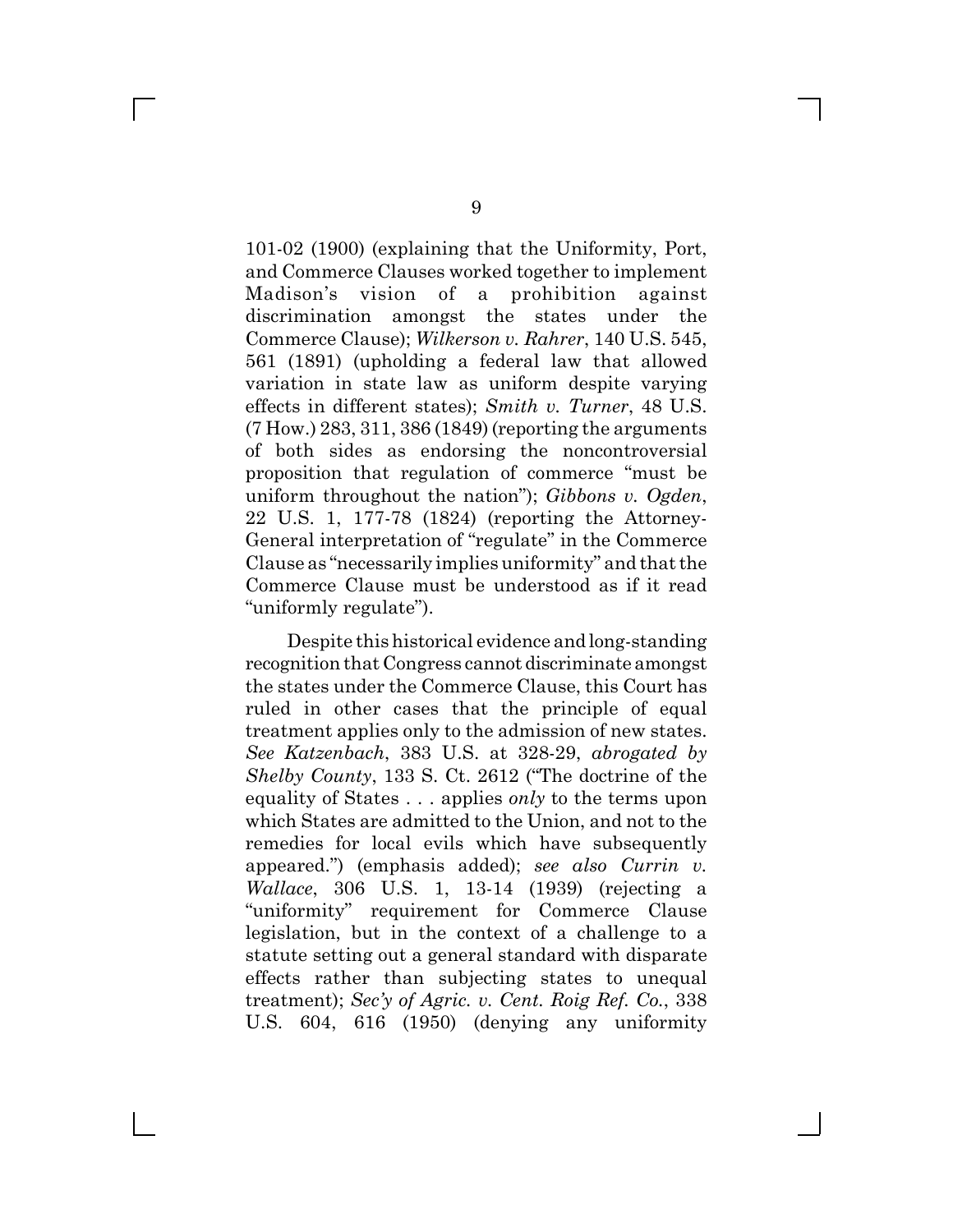requirement); *Hodel v. Indiana*, 452 U.S. 314, 332 (1981) (same). *NAMUDNO* and *Shelby County* overrule the premise on which these cases were founded—that the principle of equal sovereignty applies only to the admission of new states—but do not explain whether the principle has been restored to Commerce Clause legislation. *See Shelby County*, 132 S. Ct. at 2622. As Congress and the lower courts implement this Court's decision in *Shelby County*, this Court's resolution of this inconsistent understanding of the Commerce Clause will be essential.

#### **B. Applying the Equal Sovereignty Principle to Commerce Clause Legislation Furthers Important Federalism Values**

The principle of equal sovereignty recognizes that there is a distinction between local issues, which are the province solely of the states, and national issues, which are entrusted to Congress. *See Lopez*, 514 U.S. at 567-68; *The Federalist* No. 10 (Madison) ("[T]he great and aggregate interests" are entrusted to Congress, while "the local and particular to the State legislatures[.]"); John C. Eastman, *Restoring the "General" to the General Welfare Clause*, 4 Chap. L. Rev. 63 (2001) (The principle underlying the "General Welfare" Clause is that the federal government's proper role is to pursue general programs, rather than address state-specific issues.). When Congress regulates generally, without regard to particular states, it is much more likely to be regulating a national issue. *Cf. The Federalist* No. 14 (Hamilton) (Congress's powers are limited to those enumerated so that it can pursue those objects which concern all members of the Republic, and which would otherwise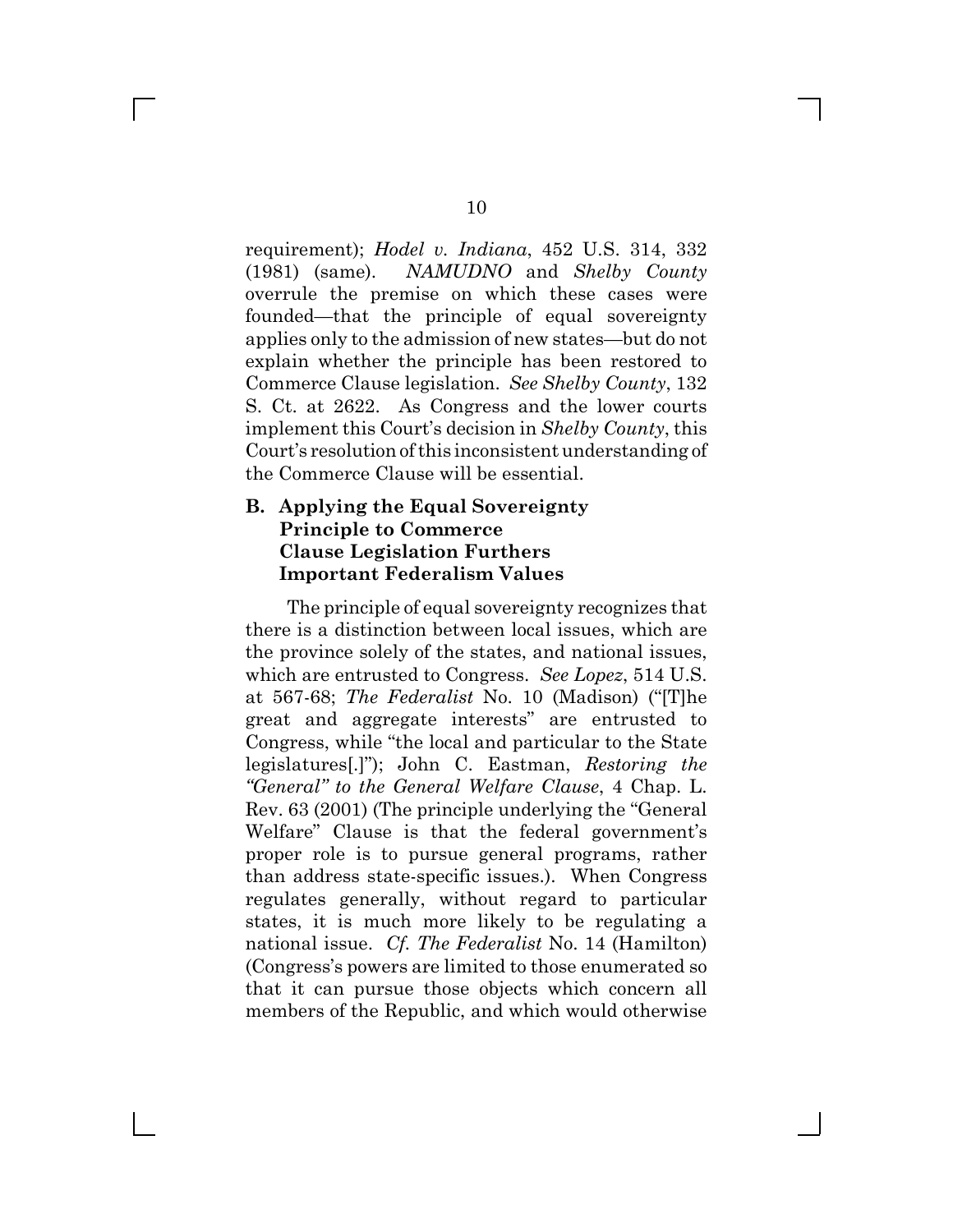be beyond the ability of the states to address.). But where Congress adopts balkanizing, state-specific legislation, it is far more likely to be regulating a local issue and has a weaker claim to the legitimate exercise of power.

Equal sovereignty recognizes and promotes this distinction between national and local issues by allowing Congress to adopt general regulatory policies, despite the possibility that states will be impacted differently. *See NAMUDNO*, 557 U.S. at 203. For example, the equal sovereignty principle does not prohibit Congress from setting a national minimum wage, notwithstanding the fact that its impact will differ according to each state's preexisting wage rates or the cost of living. But the equal sovereignty principle would be implicated if a federal statute purported to set a different federal minimum wage for each state *without regard to any neutral criteria*. *See Shelby County*, 133 S. Ct. at 2622.

The states are best equipped to deal with local problems; they are, in Justice Brandeis's words, "laboratories" for experimenting with novel policies to fit local conditions. *See Liebmann*, 285 U.S. at 311 (Brandeis, J. dissenting). State governments are more responsive to the constituencies affected by such statespecific policies and more aware of the local conditions that they are addressing. Dylan Oliver Malagrino, *Off the Board:* NCAA v. Christie *Challenges Congress to "Move the Line" on the Professional and Amateur Sports Protection Act*, 118 Penn. St. L. Rev. 375, 401 (2013). Denying states the ability to pursue experimental legislation may "be fraught with serious consequences to the nation." *Liebmann*, 285 U.S. at 311.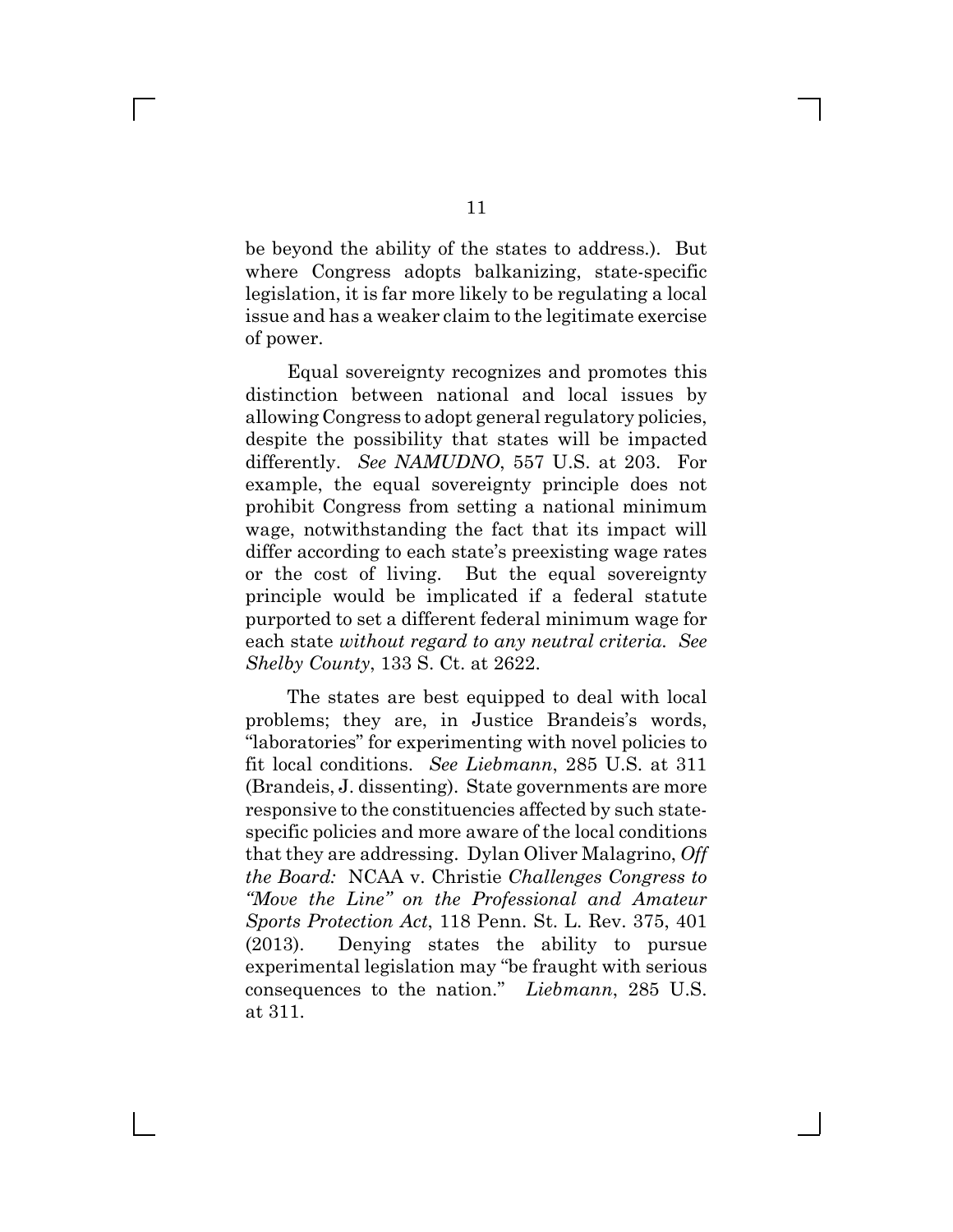The principle of equal sovereignty also ensures that democracy operates more effectively. If Congress dictates state-specific policies, rather than adopting general rules that are national in scope, voters will be less clear about whom to hold accountable for those policies' failure. *See* Carey, *supra*, at 10 (PASPA forbids states from responding to the will of their electorate and creates confusion for citizens over whom to hold accountable.). This is particularly true in cases like this one, where Congress outright prohibits states from changing their own laws, thereby exacerbating the risk that voters will be confused about which politicians are responsible for the prohibition against sports-gambling. *See id.* The equal sovereignty principle is one way to promote federalism's values—experimentation, responsiveness, and accountability.

### **C. This Court Should Grant the Petition To Give Congress and the Lower Courts Guidance As To Whether and How the Principle of Equal Sovereignty Applies**

This case gives the Court an opportunity to determine the extent and application of the principle of equal sovereignty in areas outside Commerce Clause legislation. As the dissent in *Shelby County* noted, the principle raises questions about many other statutes beyond the Voting Rights Act. *See* 133 S. Ct. at 2649 (Ginsburg, J., dissenting) (asking whether PASPA and various provisions providing criteria for siting federal facilities or spending federal funds violate the principle of equal sovereignty). Without such guidance, the lower courts and Congress will be left to speculate on

 $\mathbb{R}^n$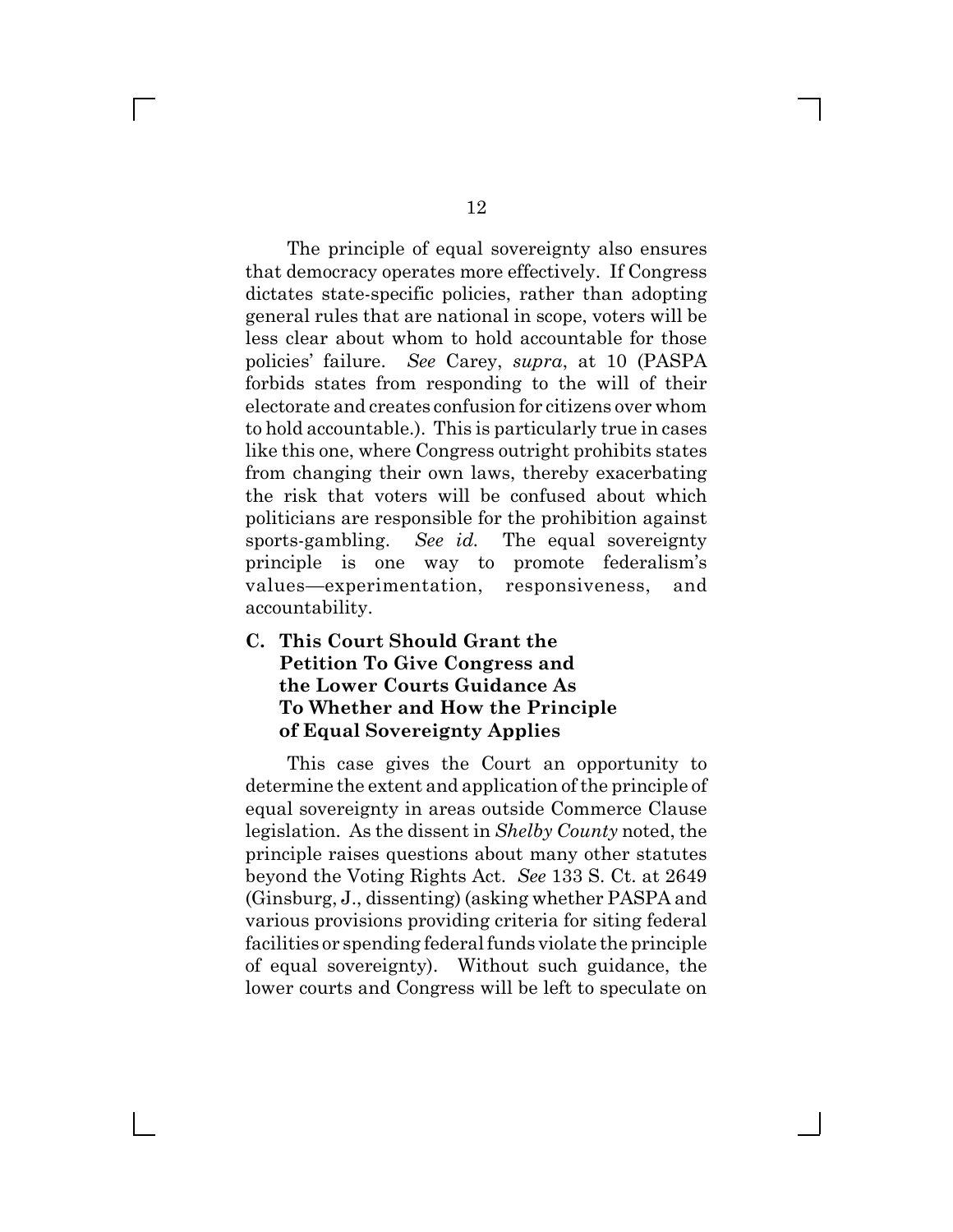Congress's authority to discriminate among the states under the Commerce Clause.

PASPA is unique in that it directly regulates the ability of states to change their own laws, interfering with the relationship between the states and their residents and undermining the democratic process at the state level. *See* Carey, *supra*, at 13 (explaining that PASPAs unequal treatment of the states diminishes political accountability). PASPA's prohibition on gambling in only some states stands in stark contrast to the growing disagreement between the states and the federal government about the best approach to address marijuana criminalization. Because the Controlled Substances Act, 21 U.S.C. § 801, *et seq.*, directly regulates individuals rather than compelling states to retain a particular regulatory regime, states are free to change their own approach to deal with this problem and respond to popular will against criminalization. *See id.*; Robert A. Mikos, *On the Limits of Supremacy: When States Relax (or Abandon) Marijuana Bans*, Cato Policy Analysis No. 714 (2012).<sup>3</sup> This aspect of PASPA—that it directly regulates how states regulate their own residents—raises a similar sovereignty issue as in *Shelby County*. The laws that a state adopts to regulate its residents is as core to its sovereignty as the rules it uses to administer its elections. *See* Note, Steven L. Shur, *Police Blockade: How the Revitalization of the Tenth Amendment Could Pave the Way to Legalized Sports Betting in New Jersey*, 10 Rutgers J.L. & Pub. Pol'y 99, 109 (2013) (questioning the constitutionality of PASPA); *cf.*

<sup>3</sup> *Available at* http://object.cato.org/sites/cato.org/files/pubs/pdf/PA 714.pdf (last visited Mar. 12, 2014).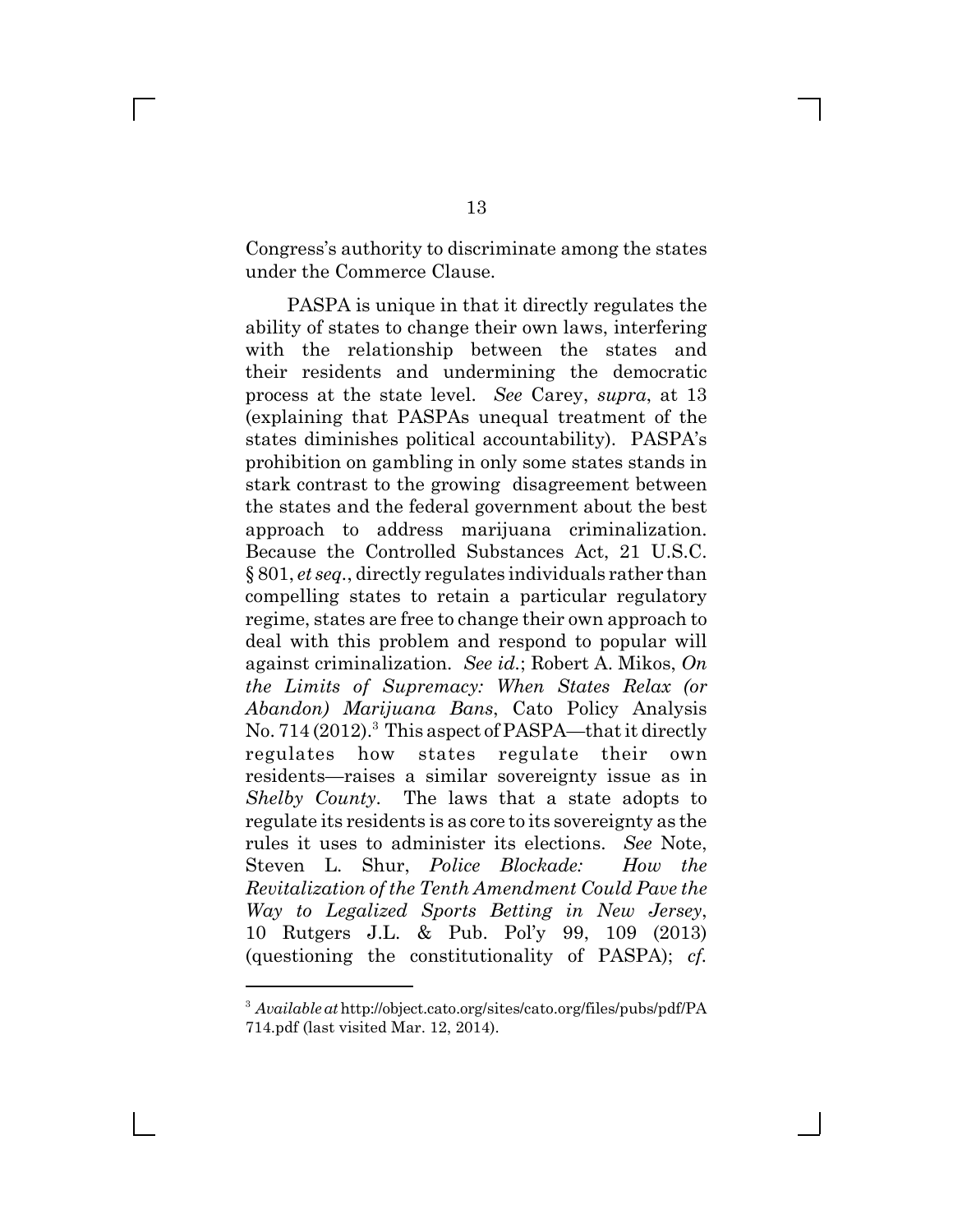John G. Tamasitis, *"Things Have Changed in the South": How Preclearance of South Carolina's Voter Photo ID Law Demonstrates That Section 5 of the Voting Rights Act Is No Longer A Constitutional Remedy*, 64 S.C. L. Rev. 959, 988-91 (2013) (The Voting Rights Act's substantial federalism cost was that it did not allow a sovereign state to administer its own elections.).

The equal sovereignty concerns implicate other statutes, including the Clean Air Act and Congress's reconsideration of the Voting Rights Act in light of *Shelby County*. The Clean Air Act charges the Environmental Protection Agency with setting national standards for mobile sources of air pollution, *e.g.*, cars. 42 U.S.C. § 7521(a). These standards preempt any state regulations of this pollution. 42 U.S.C. § 7543(a). However, California alone is allowed to set its own, more rigorous, standard, subject to EPA review. 42 U.S.C. § 7543(b); *Motor Vehicle Mfrs. Ass'n of U.S., Inc. v. New York State Dep't of Envtl. Conservation*, 17 F.3d 521, 525 (2d Cir. 1994) (noting that the CAA allows California alone to set its own unique standard, which other states may follow). The voters of any other state concerned about air pollution from these sources and believing that the national standard is not stringent enough do not enjoy the same sovereignty that California does. Their only alternative to the federal standard is to accept whatever standard California chooses. *See* 42 U.S.C. § 7507. A decision from this Court on the constitutionality of PASPA's grant of a *de facto* monopoly over sports-gambling to Nevada would give useful guidance to the lower courts in applying the principle of equal sovereignty to the Clean Air Act's waiver provision.

 $\mathbb{R}^n$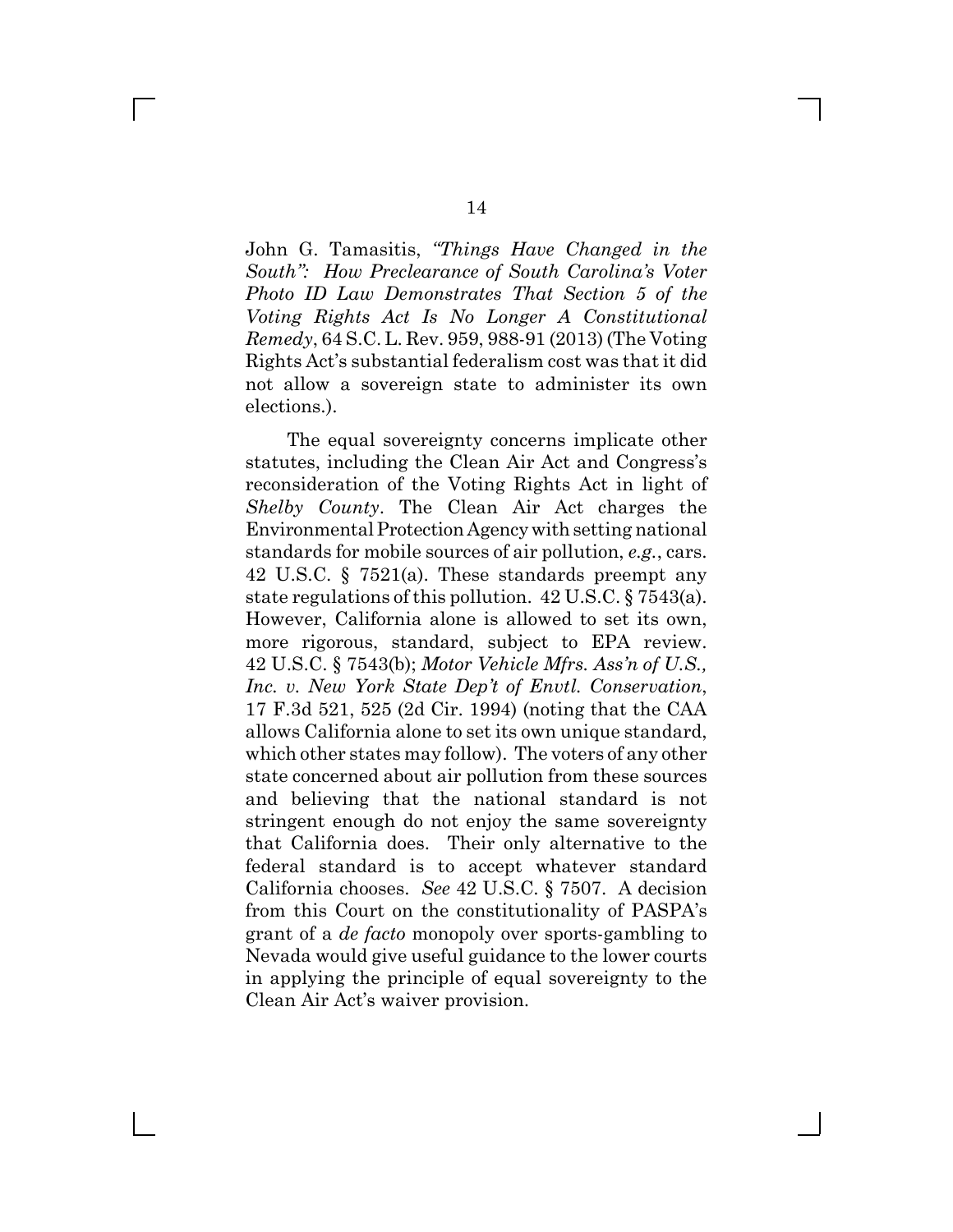Similarly, granting this petition would allow the Court to give important guidance to Congress. The court below construed Congress's purpose in treating the states unequally under PASPA as the desire to prevent legal sports-gambling from spreading from Nevada. *NCAA v. Christie*, 730 F.3d 208, 239 (3d Cir. 2013). But this purpose incorporates discrimination amongst the states and would undermine the principle of equal sovereignty. The court below didn't decide that sports-gambling is harmful in states other than those exempted, or worse in the states regulated by PASPA. *See id.* If this reasoning is correct, Congress could likewise forbid those states that do not already have a minimum wage above the federal level from changing their laws or *vice versa*. It could similarly forbid a state that experiments with single-payer healthcare or an increase in its social safety net from abandoning these reforms by freezing state law in place, as it did here. The principle of equal sovereignty is designed to address these issues by allowing Congress to depart from uniformly regulating issues of national concern only if it can demonstrate that conditions amongst the states are so different that unequal treatment is necessary to address the issue.

#### **CONCLUSION**

Ë

In *Coyle v. Smith*, 221 U.S. 559, 567 (1911), this Court explained that the guaranty of equal treatment amongst the states by the federal government "is essential to the harmonious operation of the scheme upon which the Republic was organized. When that equality disappears we may remain a free people, but the Union will not be the Union of the Constitution."